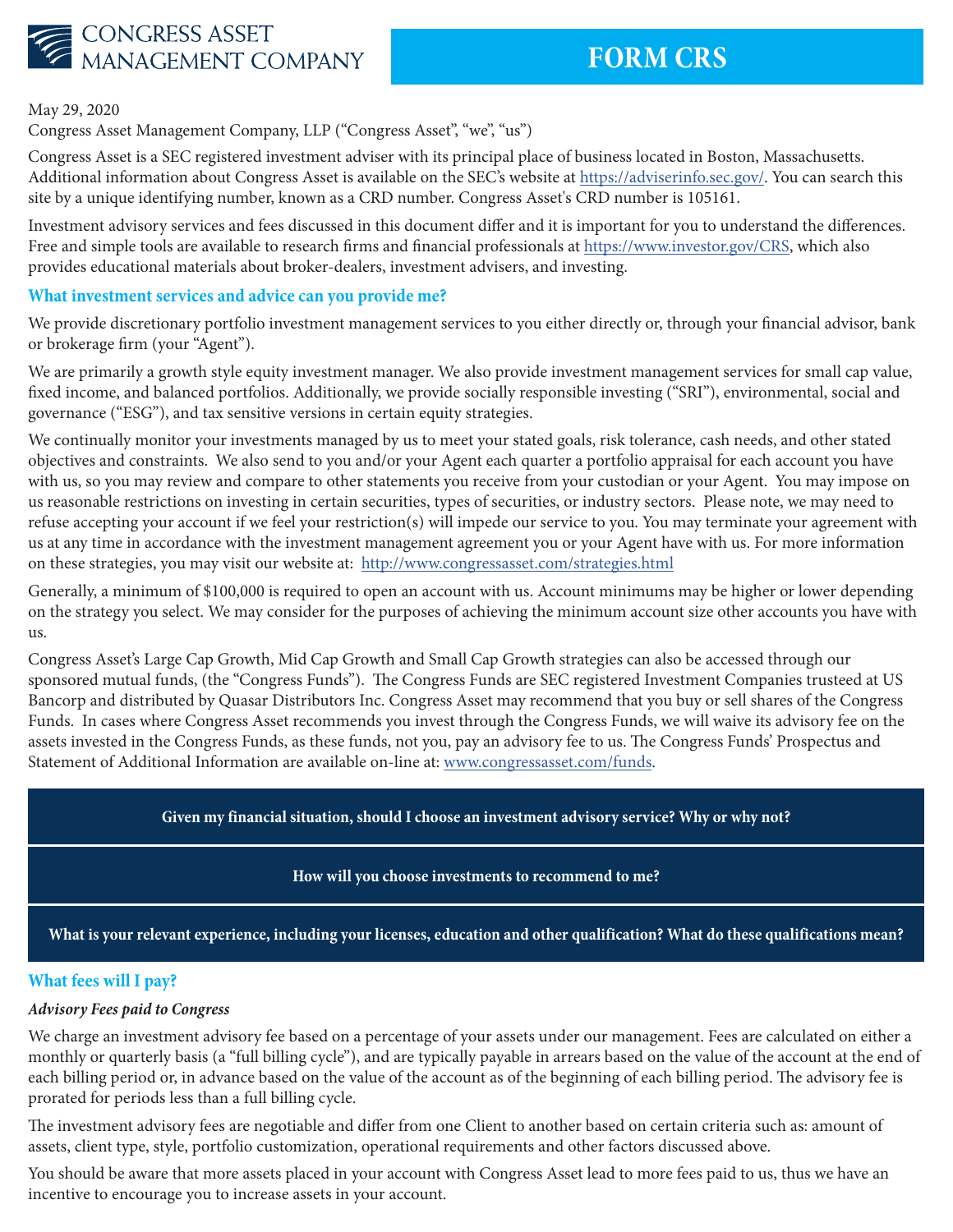## **Other Fees and Expenses**

In addition to the advisory fee you pay us, you may also be subject to fees and expenses separate and apart from Congress Asset. For example, you may be charged fees by securities exchanges, brokers and custodians related to transactions, administration and safekeeping of your investments. In addition, if you were referred to Congress by another investment adviser, you may be subject to advisory and/or management fees separate and apart from those of Congress Asset.

Under certain other circumstances, Congress Asset may invest all or a portion of your assets in mutual funds and/or Exchange Traded Funds ("Funds") not affiliated with Congress Asset. Fees assessed by these Funds are separate and distinct from the fees and expenses charged by us.

If you are invested in one or more of the Congress Funds, our advisory fee will be waived relating to the amount of assets invested in the Congress Fund.

For more information on fees and expenses please go to our website to view our Form ADV Part 2A, Item 5 "Fees and Compensation" at: http://www.congressasset.com/assets/20200311-congress-asset-adv-part-2a.pdf#page=6

*You will pay fees and costs whether you make or lose money on your investments. Fees and costs will reduce any amount of money you make on your investments over time. Please make sure you understand what fees and costs you are paying.*

**Help me understand how these fees and costs might affect my investments. If I give you \$10,000 to invest, how much will go to fees and costs, and how much will be invested for me?**

**What are your legal obligations to me when acting as my investment adviser? How else does your firm make money and what conflicts of interest do you have?**

When we act as your investment adviser, we have to act in your best interest and not put our interest ahead of yours. At the same time, the way we make money creates some conflicts with your interests. You should understand and ask us about these conflicts because they can affect the investment advice we provide you. For example, Congress Asset may use brokers to execute portfolio trades on your behalf who provide us valuable investment research and/or securities transaction services, even though a lower commission may be charged by a broker who offers no such services. In addition, we have an affiliated investment adviser (Congress Wealth Management, LLC) whose clients we provide similar services to, and we may be incented to put their interests above yours. Nonetheless, we believe our processes ensure we act in your best interest and our relationship with our affiliate does not disadvantage you. For more detailed information regarding our affiliations and brokerage practices please refer to our Form ADV, Part 2A, Item10 "Other Financial Industry Activities and Affiliations" at: http://www.congressasset.com/assets/20200311congress-asset-adv-part-2a.pdf#page=11

## **How might your conflicts of interest affect me, and how will you address them?**

## **How do your financial professionals make money?**

Our investment professionals receive a competitive base salary and benefits package. They are eligible for a bonus that is derived from a number of metrics including personal performance, investment performance, assets under management, and net operating income. They are also eligible for and may participate in a deferred compensation program.

## **Do you or your financial professionals have legal or disciplinary history?**

No.

Free and simple tools are available to research firms and financial professionals at https://www.investor.gov/CRS, which also provides educational materials about broker-dealers, investment advisers, and investing.

## **As a financial professional, do you have any disciplinary history? For what type of conduct?**

More information regarding Congress Asset Management can be found at www.congressasset.com. If you have any questions or want to receive an additional copy of the Form CRS please contact us at 617-737-1566, or info@congressasset.com.

**Who is my primary contact person? Is he or she a representative of an investment adviser or a broker-dealer? Who can I talk to if I have concerns about how this person is treating me?**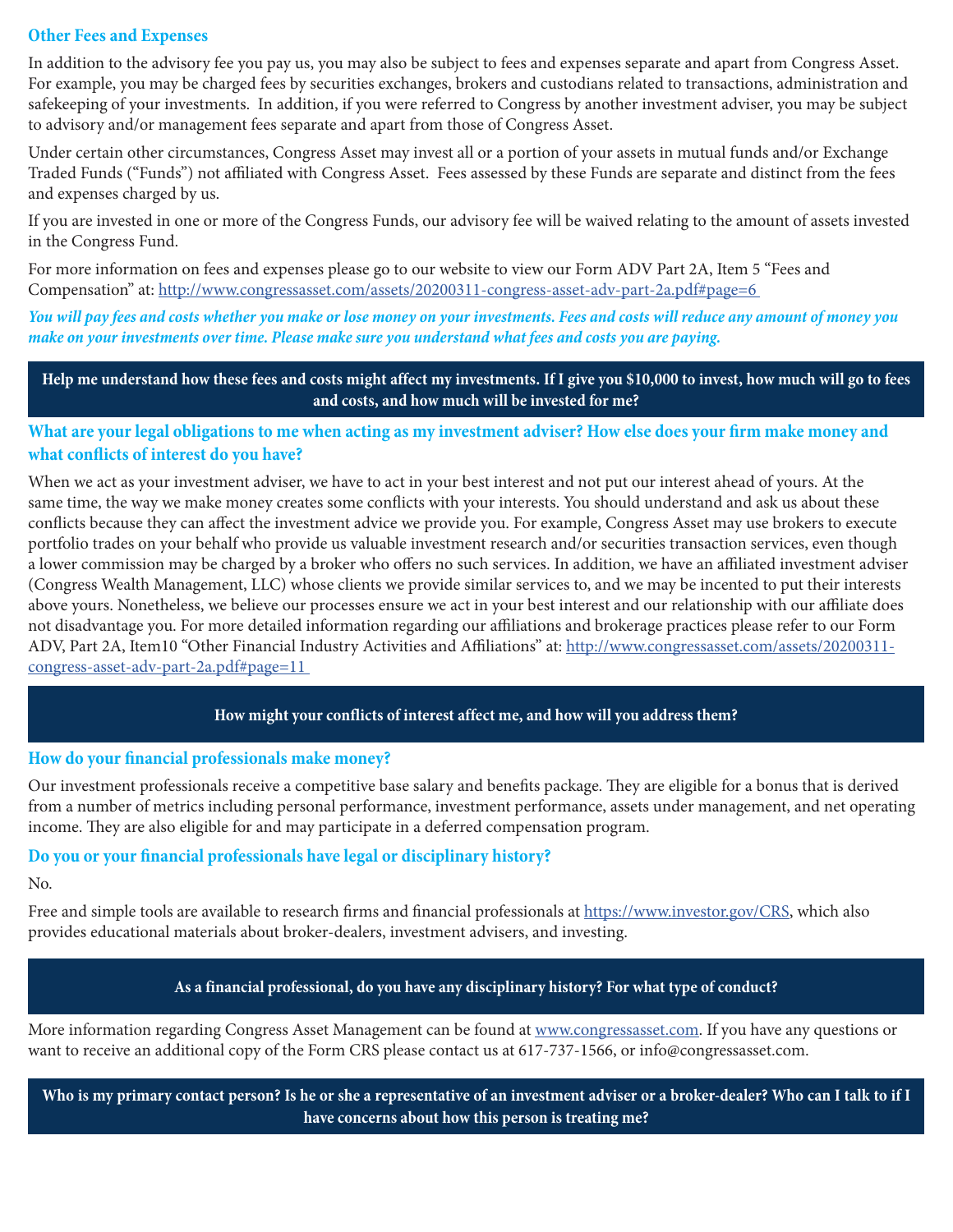

# **Part 2A of Form ADV:** *Firm Brochure*

# **Congress Asset Management Company, LLP**

2 Seaport Lane 5th Floor Boston, MA 02210 Telephone: 617-737-1566 Email: [info@congressasset.com](mailto:info@congressasset.com) [Web Address: www.congressasset.com](http://www.congressasset.com/)

March16, 2022

This Firm Brochure (or "Brochure") provides information about the qualifications and business practices of Congress Asset Management Company, LLP. If you have any questions about the contents of this Brochure, or to receive a copy of this Brochure, please contact us at 617-737-1566 or [info@congressasset.com or, by mail at the address listed above.](mailto:info@congressasset.com%20or,%20by%20mail%20at%20the%20address%20listed%20above.) The information in this Firm Brochure has not been approved or verified by the United States Securities and Exchange Commission or by any state securities authority.

Additional information about Congress Asset Management Company, LLP also is available on the SEC's website at [www.adviserinfo.sec.gov.](http://www.adviserinfo.sec.gov/) You can search this site by a unique identifying number, known as a CRD number. The Firm's CRD number is 105161.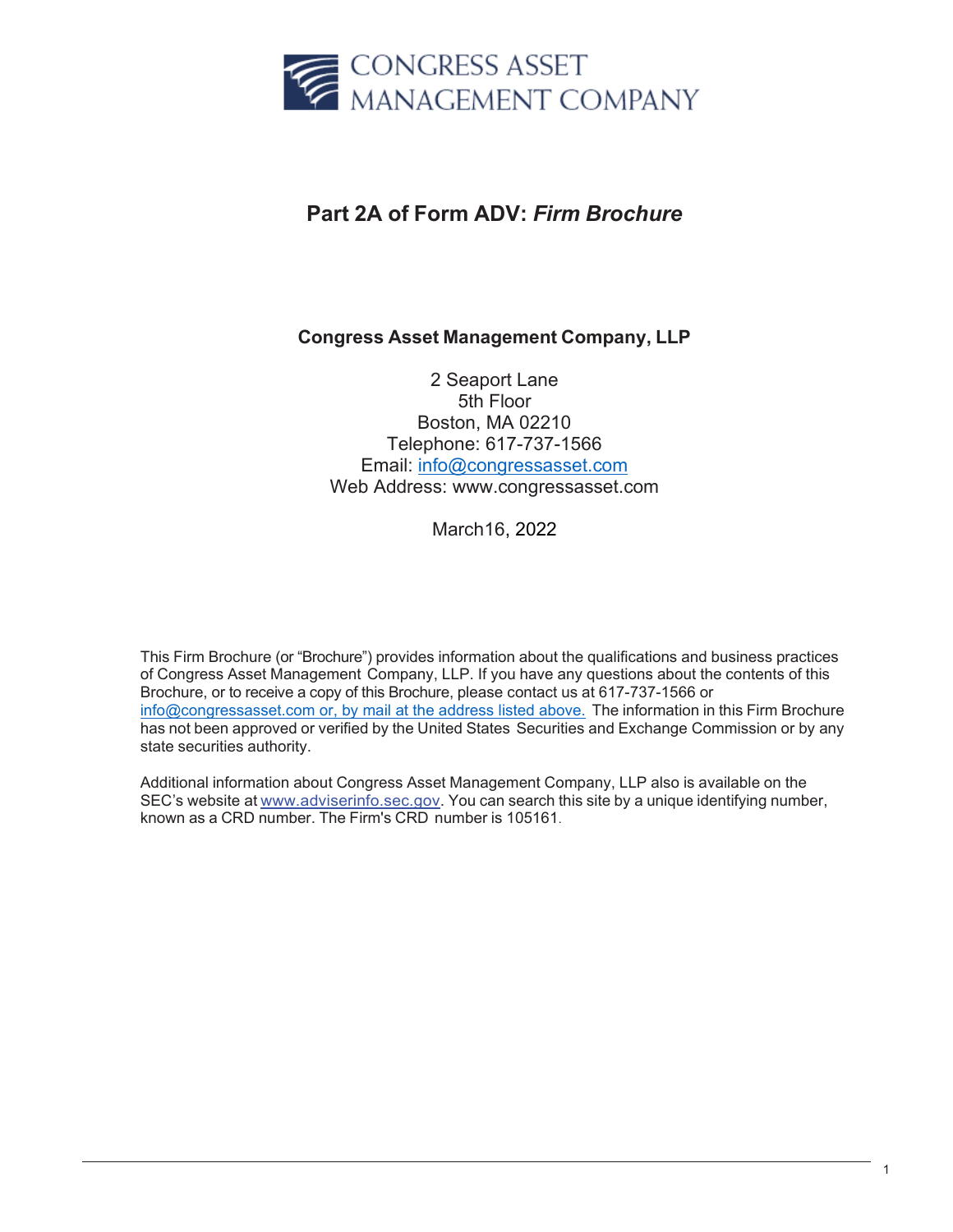

## **Item 2 Summary of Material Changes**

### **Summary of Material Changes**

There have been no material changes regarding the qualifications and business practices of Congress Asset Management Company, LLP which are substantially the same as represented in this Firm's previous annual Brochure, dated March 1, 2021.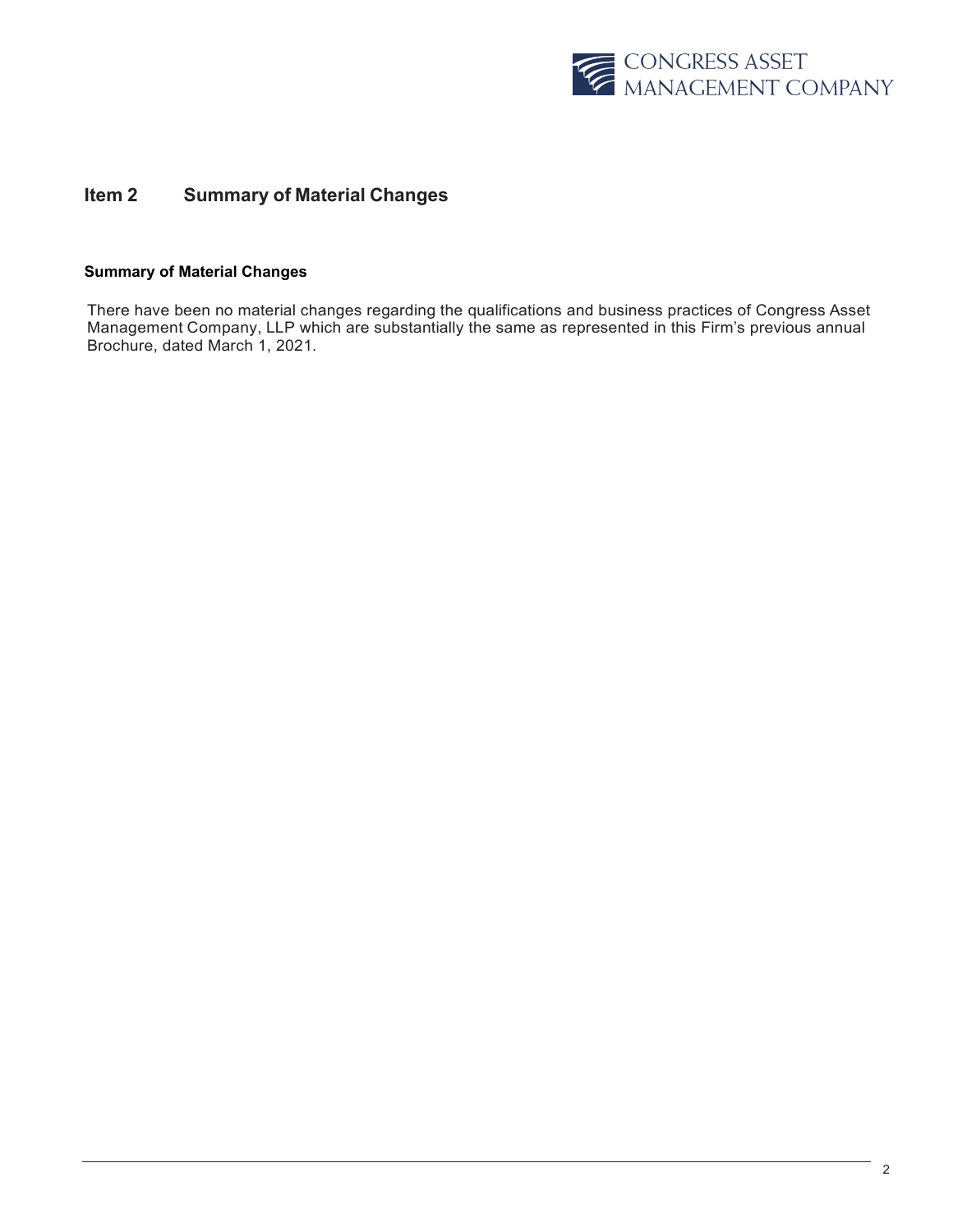# **Item 3 Table of Contents Page**

| I      | ۰.      |  |
|--------|---------|--|
| $\sim$ | ۰.<br>- |  |

| Item 1   | Cover Page                                                                            | 1  |
|----------|---------------------------------------------------------------------------------------|----|
| Item 2   | <b>Material Changes</b>                                                               | 2  |
| Item 3   | <b>Table of Contents</b>                                                              | 3  |
| Item $4$ | <b>Advisory Business</b>                                                              | 4  |
| Item 5   | Fees and Compensation                                                                 | 6  |
| Item 6   | Performance-Based Fees and Side-By-Side Management                                    | 8  |
| Item 7   | <b>Types of Clients</b>                                                               | 8  |
| Item 8   | Methods of Analysis, Investment Strategies and Risk of Loss                           | 8  |
| Item 9   | Disciplinary Information                                                              | 11 |
| Item 10  | Other Financial Industry Activities and Affiliations                                  | 11 |
| Item 11  | Code of Ethics, Participation or Interest in Client Transactions and Personal Trading | 12 |
| Item 12  | <b>Brokerage Practices</b>                                                            | 13 |
| Item 13  | <b>Review of Accounts</b>                                                             | 14 |
| Item 14  | <b>Client Referrals and Other Compensation</b>                                        | 15 |
| Item 15  | Custody                                                                               | 15 |
| Item 16  | Investment Discretion                                                                 | 16 |
| Item 17  | <b>Voting Client Securities</b>                                                       | 16 |
| Item 18  | <b>Financial Information</b>                                                          | 17 |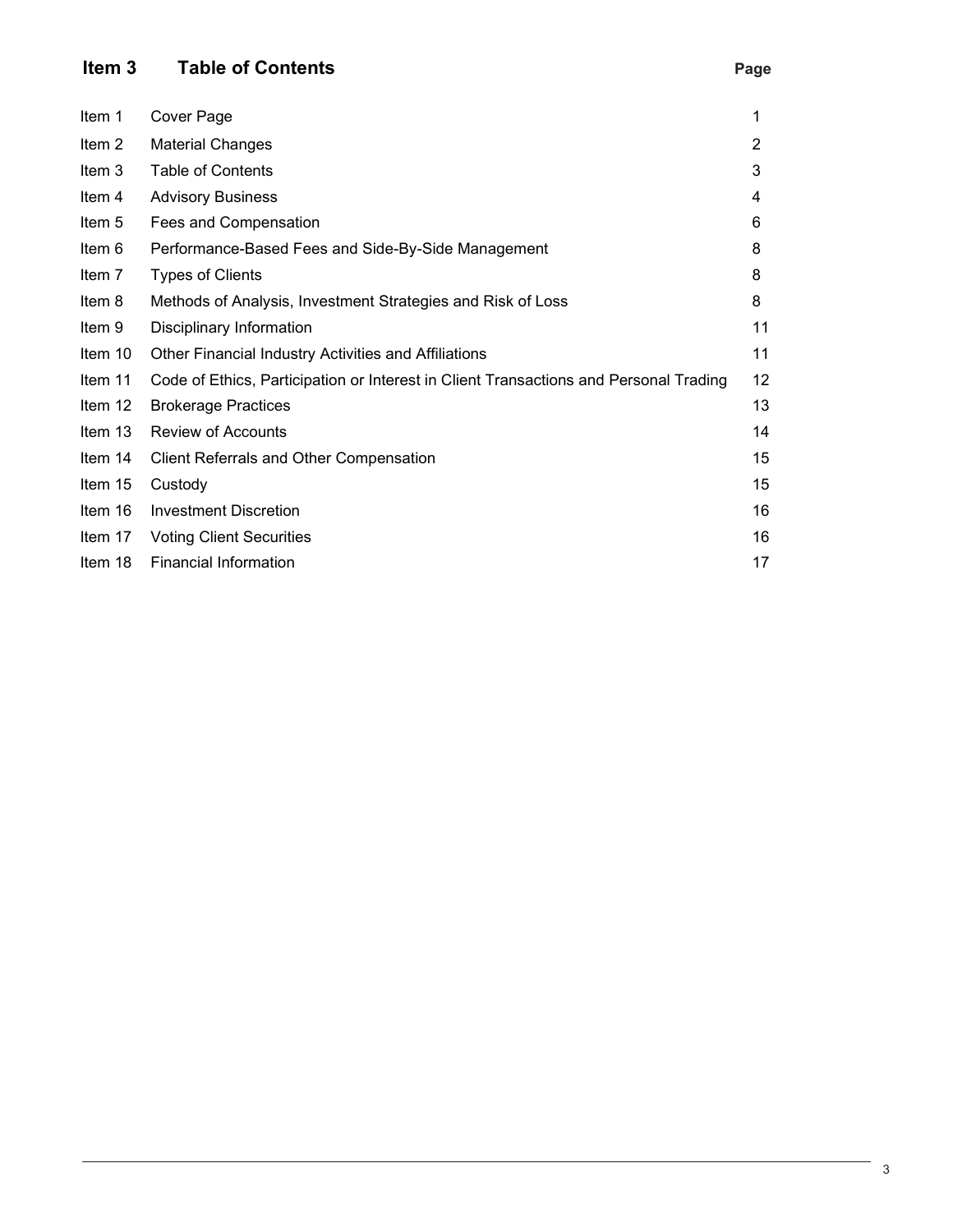## **Firm Description and Ownership:**

Congress Asset Management Company, LLP ("Congress Asset", "we", "us", or, the "Firm") is a SEC registered investment adviser with its principal place of business located in Boston, Massachusetts. Congress Asset began conducting business in 1985. The Firm is owned by Lagan Holding Company Trust and Lagan-Congress, Inc., who serve as general partners. Lagan Holding Company Trust owns 100% of Lagan-Congress, Inc.

## **Types of Advisory Services:**

### *Overview*

Congress Asset provides discretionary and model portfolio investment management services to individual and institutional clients ("Clients"). Clients include charitable organizations, pension and profit-sharing plans, including plans subject to the Taft-Hartley Act and the Employee Retirement and Income Security Act ("ERISA"), state and municipal government entities, corporations, taxable and tax-exempt institutions, high net worth individuals and commingled investment vehicles such as mutual funds. Congress Asset also provides these services in the capacity of a subadviser to mutual fund advisors and to wrap account programs sponsored by other investment advisers and brokerdealers ("Wrap Sponsors").

Congress Asset is primarily a growth style equity investment manager and provides investment management and advisory services for small cap value and fixed income and balanced portfolios. The Firm also provides socially responsible investing ("SRI"), environmental, social and governance ("ESG"), and tax sensitive versions in certain of its equity strategies. Lastly, the Firm provides customized private equity services, for institutional investors only. In addition, Congress Asset offers access to portfolio strategy and asset allocation advice to current and prospective institutional Clients. Such breadth enables Congress Asset to construct portfolios consistent with each Client's objectives and risk tolerances.

Congress Asset's investment strategies available to Clients include:

- Large Cap Growth Equity
- Mid-Cap Growth Equity
- Small Cap Growth Equity
- Dividend Growth Equity
- Multi-Cap Growth Equity
- SMID Core Opportunity
- SMid Cap Growth Equity
- Small Cap Value Equity
- Balanced
- Fixed Income
- Private Equity

#### *Separately Managed Accounts ("SMA")*

The Firm provides continuous investment advice to individual and institutional Client SMAs. We work with each Client, and/or their financial advisor or consultant, to identify his or her time horizon, risk tolerance, tax considerations and liquidity needs. We consider a Client's prior investment experience, as well as other background information to help us construct the most suitable investment portfolio. Clients may impose reasonable restrictions on investing in certain securities, types of securities, or industry sectors. Such reasons may be for personal, religious and statutory purposes.

Client portfolios will generally include advice regarding the following securities: exchange-listed securities, securities traded over the counter, exchange-traded funds ("ETFs"), corporate debt securities (other than commercial paper), commercial paper, certificates of deposit, municipal securities, mutual fund shares, United States Government securities, warrants, option contracts on securities and private equity limited partnership interests (for institutions only).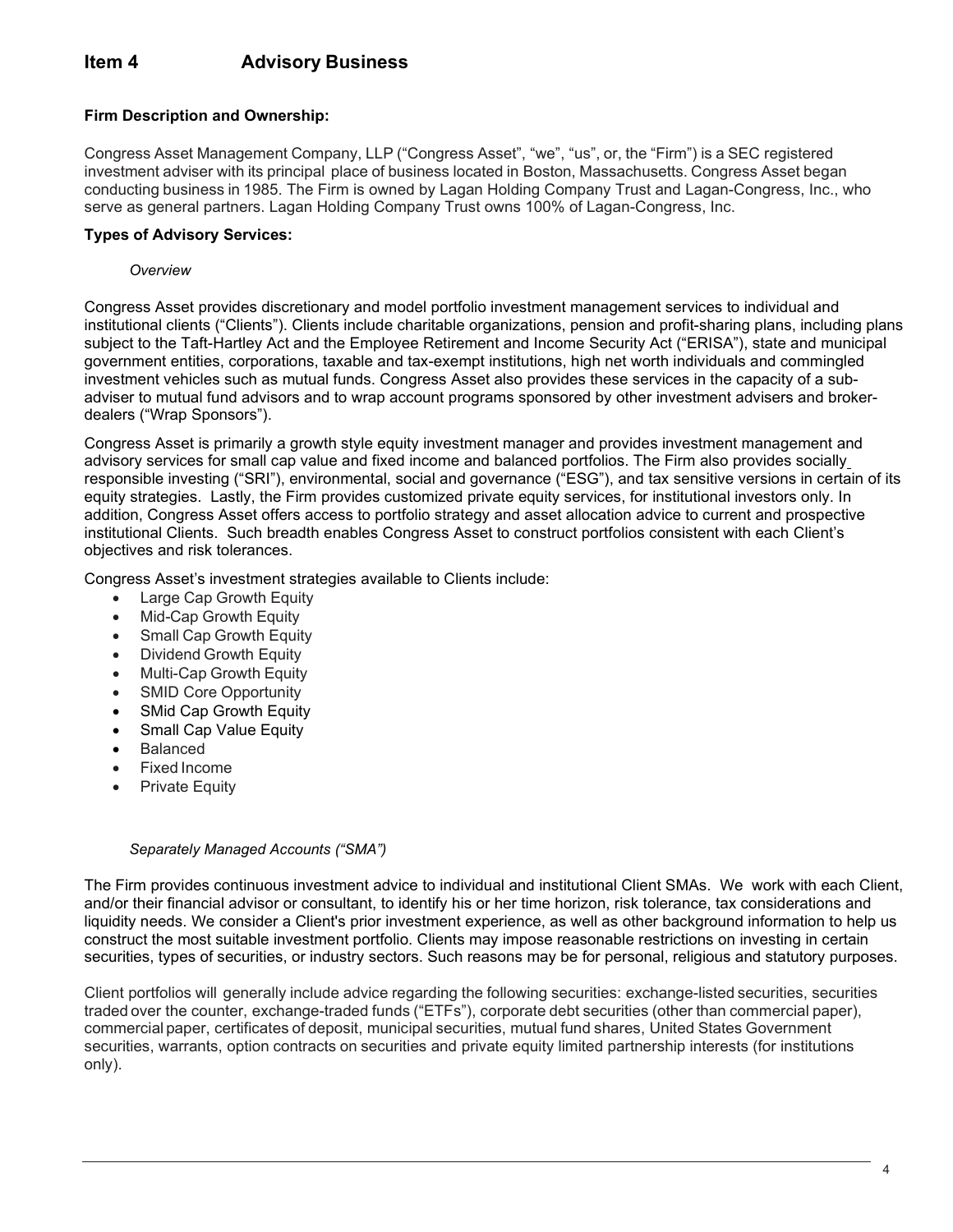#### *Advisory Services to Wrap Sponsors*

Discretionary portfolio management is also made available to Wrap Sponsors pursuant to a sub-advisory agreement with the Firm, where the Firm will manage all or a portion of the Wrap Sponsor's Clients' investment portfolios. Wrap Sponsors typically charge their Clients an all-inclusive "wrap fee" from which the investment advisor is paid a portion of such fee. In addition, most Wrap Sponsors will require Congress Asset to direct brokerage on trades made by the Firm on behalf of their wrap clients to their designated broker-dealer.

Each Wrap Sponsor is required to deliver to the wrap fee clients a wrap fee program Brochure and a copy of Congress Asset's most recent Form ADV Part 2A, pursuant to the requirements of the Investment Advisers Act of 1940, as amended ("Adviser Act"). A list of each Wrap Sponsor and their corresponding Wrap Program may be found in Congress Asset's ADV, Part 1, Schedule D, Section 5.I. (2).

Congress Asset may terminate its services to one or more of its Clients under the agreement for any reason, or for no reason, upon at least 30 days of prior notice.

### *Mutual Fund Portfolio Management*

Congress Asset provides discretionary investment management and related services to mutual funds (i.e., open-end investment companies registered under the Investment Company 1940 Act, as amended ("1940 Act")). These funds are: The Congress Large Cap Growth Fund, the Congress Mid Cap Growth Fund, the Congress Small Cap Growth Fund (the "Congress Funds"). Each Congress Fund is a Series of the Professionally Managed Portfolio Trust (SEC File Number 811-05037)

Interested investors should refer to the Congress Fund's Prospectus and Statement of Additional Information ("SAI") for important information regarding objectives, investments, time-horizon, risks, fees, and additional disclosures. These documents are available on-line at: [http://www.congressasset.com/funds/.](http://www.congressasset.com/funds/) Prior to making any investment in the Congress Funds, investors and prospective investors should carefully review these documents for a comprehensive understanding of the terms and conditions applicable for investment in the Congress Funds.

### *Collective Investment Trust Management*

The Firm provides discretionary investment management services to the Congress Mid Cap Growth CIT, CUSIP 20721C109 ("CIT") that was established in September 2021. We may, subject to approval by SEI Investments Company, the CIT Trustee, add other strategies/funds to the CIT in the future. The CIT is for pension and profit-sharing Clients qualified under 401(a) of the Internal Revenue Code of 1986.

## *Sub Advisory to SEC Registered Investment Companies*

Congress Asset provides investment sub-advisory services for the mid cap growth portion of the Liberty All-Star Growth Fund, a closed-end fund registered under the 1940 Act and traded on the New York Stock Exchange (Ticker: ASG). Congress is also a sub advisor to the JNL Multi-Manager Small Cap Value Fund, an open-end registered investment company.

#### *Sub Advisory Arrangements with Affiliates*

Congress Asset also serves as sub-adviser to Congress Wealth Management, LLC ("Congress Wealth"), (CRD No. 310873; SEC No. 801-119667). In its capacity as sub-adviser to Congress Wealth, the Firm provides portfolio management, trading, and operational support. Please refer to "Other Financial Industry Activities and Affiliations", Item 10 of this Brochure, for more information regarding the Firm's relationship with Congress Wealth.

#### *Model Portfolio Management:*

Congress Asset provides model portfolio management services, for most of its investment strategies, to institutional Clients, primarily financial intermediaries of Unified Managed Account ("UMA") programs (each a "Model Portfolio Client"). Congress Asset will provide to each Model Portfolio Client an initial model of portfolio securities with recommended weightings, and communicate each subsequent model change to the Model Portfolio Client. In turn, each UMA Sponsor is responsible for accepting, rejecting or modifying each change to the model portfolio, and for placing trade orders and executing orders for their Clients' accounts.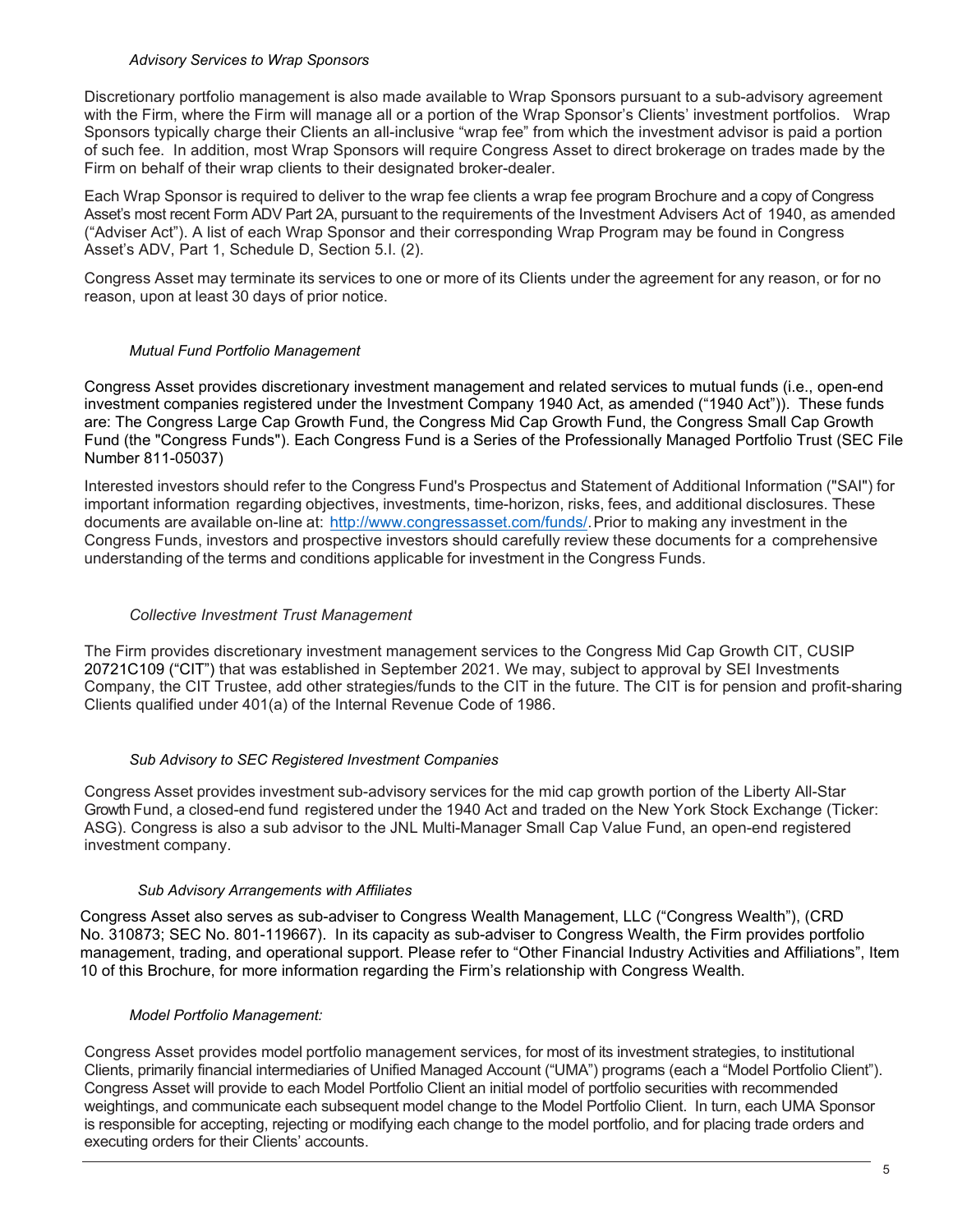### *Private Equity*

Congress Asset provides discretionary and non-discretionary investment management services to pensions and other institutions that invest in private equity limited partnerships. Investment in these types of securities may involve certain additional degrees of risk and will only be recommended to institutional Clients and only when consistent with the Client's stated investment objectives, tolerance for risk, liquidity and suitability.

## **Amount of Assets Managed**

As of 12/31/2021, Congress Asset's regulatory asset under management was \$12,778,355,426 all of which was on a discretionary basis. In addition, the Firm also provided Model Portfolios of its investment strategies, primarily to its UMA Sponsor Clients. As of 12/31/2021 there was \$ 8,018,217,933 invested by such Clients, utilizing Congress's Model Portfolio service. The total assets attributable to regulatory assets under management and Model Portfolio Management was \$ 20,796,573,359.

## **Item 5 Fees and Compensation**

## **Investment Advisory Fees**

### *Overview*

Congress Asset typically charges an investment advisory fee based on a percentage of the assets under its management. Fees are calculated on either a monthly or quarterly basis and may be payable either in advance based on the value of the account as of the beginning of each billing period, or in arrears based on the value of the account at the end of each billing period. The account management fee is prorated for periods less than a full billing cycle.

Congress Asset may, but generally does not, enter into performance-based fee arrangements. All fee arrangements, terms and conditions of the fee structure will be mutually agreed upon prior to entering into an Investment Management Agreement. See Item 6 for more information on performance-based fees.

Congress Asset retains the discretion to negotiate alternative fees on a Client-by-Client basis. Client facts, circumstances and needs are considered in determining the fee schedule. These include but are not limited to: complexity of the Client, amount of assets to be placed under management, anticipated future additional assets, assets under management in related accounts, complexity of Client specific guidelines and restrictions and special reporting/client service requirements. Each Client's fee is agreed to in writing within the investment management contract.

The Firm may group certain related Client accounts for the purposes of achieving the minimum account size requirements and determining the annualized fee. Discounts may be offered to family members and friends or associated persons of the Firm.

## *Discretionary Portfolio Management*

Congress Asset's annual fees for Discretionary Portfolio Management Services for separately managed accounts are based upon a percentage of assets under management and generally range from 0.10% to 1.00%. The investment advisory fees are negotiable and differ from one Client to another based on certain criteria such as: amount of assets, client type, style, portfolio customization, operational requirements and other factors discussed above.

## *Mutual Fund Portfolio Management*

The annualized fee for each Congress Fund Portfolio Management services is charged as a percentage of assets under management. Management fees are accrued daily and paid monthly, in arrears. The Firm may also waive or defer all or a portion its advisory fee based upon an agreement with the mutual fund to limit a fund's overall expense ratio. Below is the fee schedule to the Congress Funds.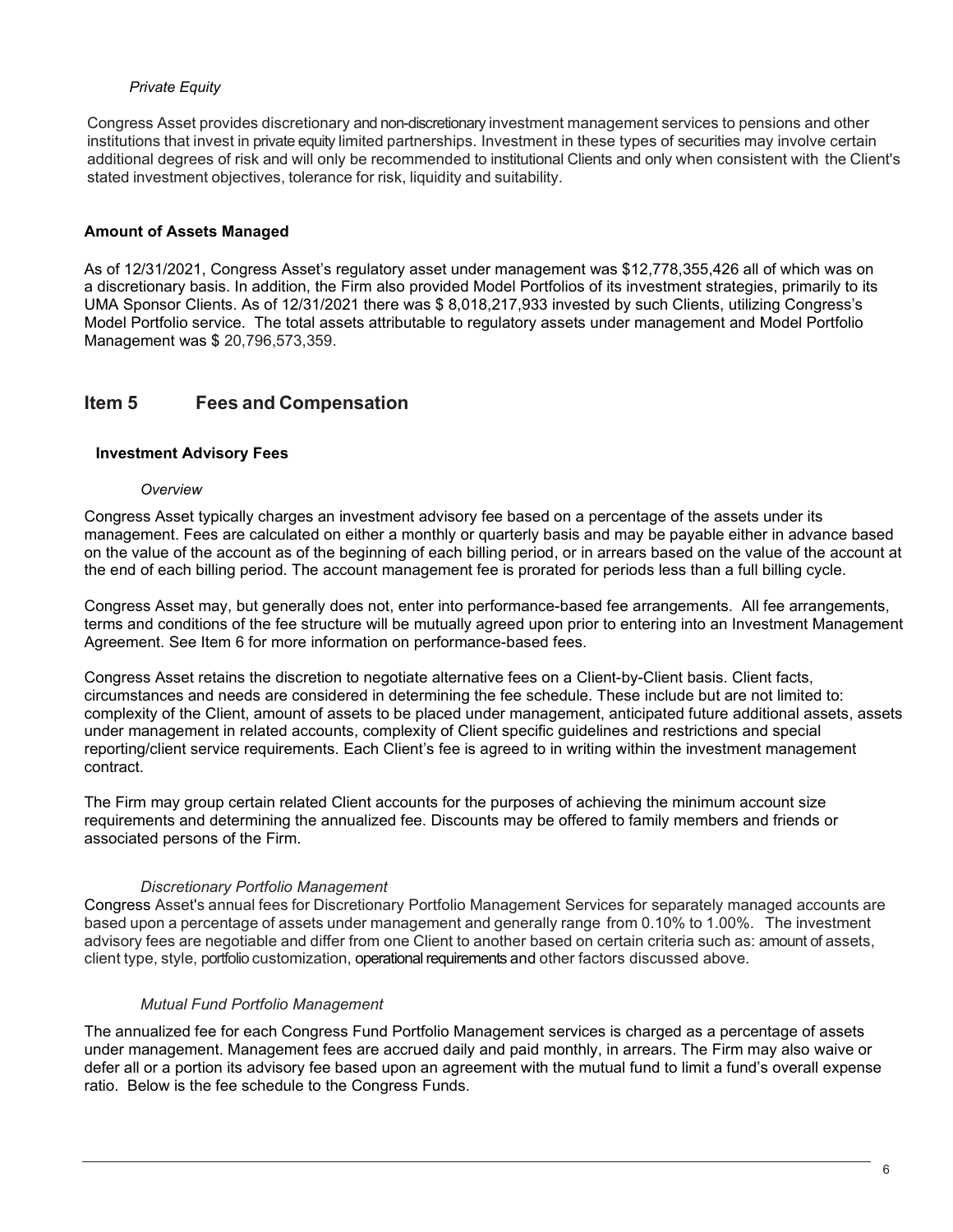| <b>Fund Name</b>                      | <b>Management Fee</b> |
|---------------------------------------|-----------------------|
| Congress Large Cap Growth Fund        | 0.50% per annum       |
| Congress Mid Cap Growth Fund          | 0.60% per annum       |
| <b>Congress Small Cap Growth Fund</b> | 0.85% per annum       |

### *Sub Advisory to Mutual Funds*

Congress Asset is a provider of sub advisory services to mutual fund advisors. Fees for this service are negotiable.

#### *Sub Advisory to Affiliates*

Congress Asset also serves as sub-adviser to Congress Wealth. The sub-advisory agreement provides for investment management and related trading and operational support. In its capacity as sub-adviser to Congress Wealth, the Firm acts as investment manager to certain Congress Wealth Clients who wish to solely contract with Congress Wealth, rather than contracting directly with Congress Asset. Congress Wealth pays the Firm a percentage of the advisory fee it collects. The Firm also enters into dual-contract investment advisory agreements with both Congress Wealth and the underlying clients.

#### *Model Portfolio Management*

Congress Asset's annual fees for Model Portfolio Management Services are based upon a percentage of assets under management and generally range from 0.20% to 0.50%. The annualized fee for Model Portfolio Management Services is charged as a percentage of assets under management as negotiated with each Client, typically a financial intermediary sponsor to an UMA program.

Generally, a minimum of \$100,000 of assets under management is required for this service. This account size may be negotiable under certain circumstances. Congress Asset may group certain related Client accounts for the purposes of achieving the minimum account size and determining the annualized fee.

#### *Private Equity*

Congress Asset assesses an annualized fee of up to 0.50% on investments in private equity limited partnerships. In certain cases, the Firm may enter into a flat fee arrangement, if appropriate to both the Client and Congress Asset.

#### **Termination of the Advisory Relationship**

A Client agreement may be canceled by either party at any time and for any reason upon receipt of 30 days written notice. As disclosed above, certain fees are paid in advance of services provided. Upon termination of any account, any prepaid and/or unearned fees will be promptly refunded/collected. In calculating a Client's reimbursement of fees, we will pro rate the reimbursement according to the number of days remaining in the billing period.

#### **Other Fees**

#### *Additional Fees and Expenses*

Clients are also subject to fees and expenses charged by custodians and broker dealers for services such as safekeeping, brokerage and administration of their account. In addition, Clients who were referred to Congress by another investment adviser may be subject to advisory fees separate and apart from those of Congress Asset.

#### *Mutual Fund and ETF Fees*

Under certain other circumstances, Congress Asset may invest all or a portion of a Client's assets in mutual funds and/or ETFs. Fees paid to Congress Asset for investment advisory services are separate and distinct from the fees and expenses charged by such funds to their shareholders. These fees and expenses are described in each fund's prospectus. These fees will generally include a management fee, a distribution fee and charges for fund operating expenses. If the fund also imposes sales charges, a Client may pay an initial or deferred sales charge.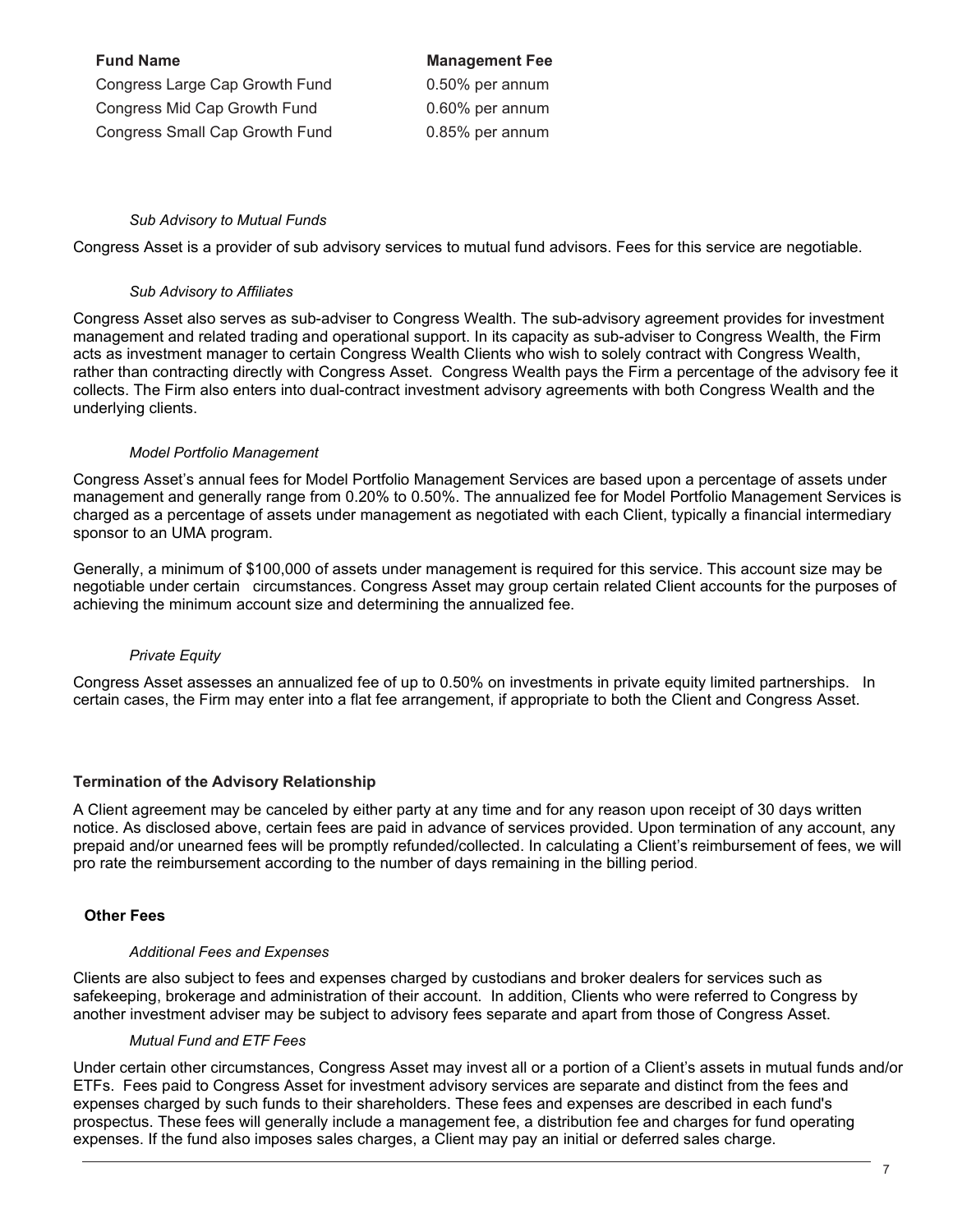In cases where a Client of Congress Asset is invested in a Congress Fund, the Congress Asset advisory fee will be waived relating to the amount of assets invested in the Congress Fund.

## *ERISA Accounts*

Congress Asset is deemed to be a fiduciary to advisory Clients that are employee benefit plans or individual retirement accounts ("IRAs") pursuant to ERISA, and regulations under the Internal Revenue Code. As such, Congress Asset is subject to specific duties and obligations under ERISA and the Internal Revenue Code that include among other things, restrictions concerning certain forms of compensation. Congress Asset may only charge fees for investment advice about products for which it and/or its related persons do not receive any commissions or 12b-1 fees, or conversely, when such fees are used to offset Congress Asset's advisory fees.

At this time, Congress Asset does not recommend rollovers to individual clients.

## **Item 6 Performance-Based Fees and Side-By-Side Management**

## **Performance Based Fees**

Congress Asset may, but generally does not, enter into performance-based fee arrangements with its Clients. In such cases, fee arrangements will be based on a percentage of assets under management plus a percentage of the difference between the performance of the Client's account and that of a mutually agreed upon index. At this time the Firm has one performance-based fee arrangement for a Client in the Core Fixed Income strategy.

### **Side by-side Management**

The Firm recognizes that managing Client accounts with different fee arrangements may create a conflict where an account with a higher fee or a performance-based fee may receive allocations of certain investment opportunities over another Client account. The Firm believes that opportunities for such conflict are mitigated by the high level of liquidity for comparable securities among all its Clients and the Firm's Code of Ethics, Trading and account review policies..

## **Item 7 Types of Clients**

As discussed above in Item 4, Congress Asset provides discretionary and model portfolio investment management services to individual and institutional Clients. Clients include charitable organizations, pension and profit-sharing plans (including plans subject to the Taft-Hartley Act), state and municipal government entities, taxable and tax-exempt institutions, high net worth individuals and commingled investment vehicles such as mutual funds. Congress Asset also provides these services in the capacity of a sub-adviser and through SMA wrap accounts and UMA programs sponsored by other investment advisers or broker-dealers.

Generally, a minimum of \$100,000 of assets under management is required for this service. This account size may be negotiable under certain circumstances. Congress Asset may group certain related Client accounts for the purposes of achieving the minimum account size and determining the annualized fee.

## **Item 8 Methods of Analysis, Investment Strategies and Risk of Loss**

## **Methods of Analysis**

#### *Overview - Equities*

Congress Asset employs a view that superior long-term performance of a company's stock price is a result of consistent earnings growth and cash flow. Stock selection is primarily based on a research-driven bottom-up approach, and implemented using a congressional approach, where each investment strategy is governed by an investment product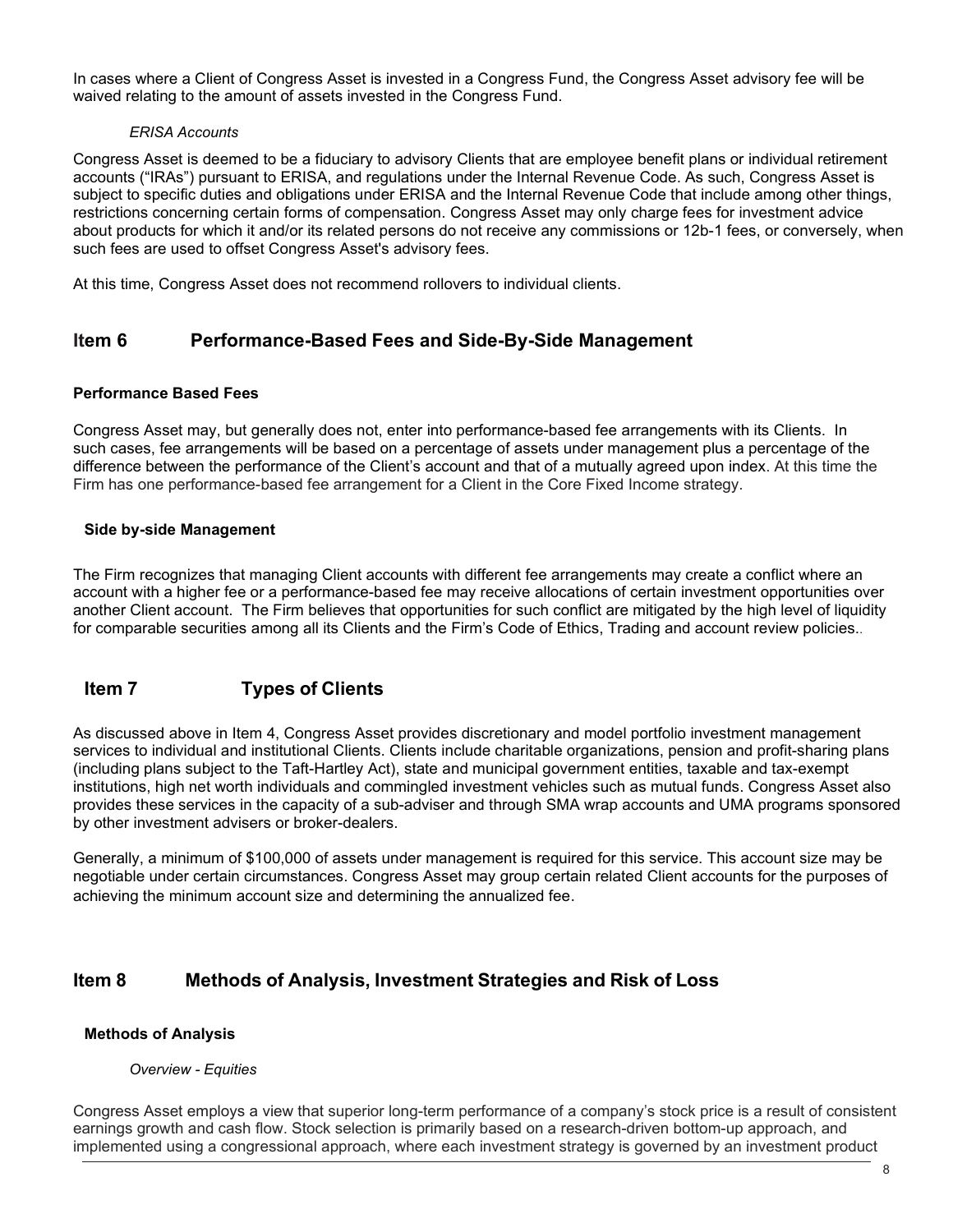committee ("IPC"). The IPC is where research recommendations are reviewed, debated and decided upon. Each Congress Asset IPC contains at least one member who also is a member of the Firm's Investment Oversight Committee ("IOC"). The IOC serves in an advisory capacity and meets only on an as needed basis. Oversight of investment activity is primarily performed by the individual IPC's.

Congress Asset uses many research techniques which may be summarized as follows:

**Idea Generation**: Congress Asset exercises continuous and proactive idea generation. Portfolio managers and research analysts identify possible investment opportunities through fundamental analysis and using numerous tools, such as quantitative screening, third-party research reports, periodicals, news articles, direct company meetings, press releases, industry conferences and any other useful and reliable information sources. The best ideas move forward to the analysis stage.

**Fundamental Analysis**: The Firm performs its own analysis of the companies identified as having the most compelling investment opportunity. The teams validate key quantitative metrics such as earnings growth, cash flows and balance sheet strength and other key factors such as competitive advantages, market leadership, stability of revenue stream, product development and pricing power. The teams also assess the relevant external conditions of the economic and industry sectors related to each company, and the management of each company. The decision to invest is debated within the IPC on its investment merits, its fit within the investment discipline, and its fit within the current portfolio investment mix.

### *Overview – Fixed Income*

Congress Asset Management strives for preservation of capital, consistent income, and alpha generation through a diversified portfolio of investment grade government, corporate, and securitized bonds. Consistency of approach and adherence to sound fundamental and relative value analysis is the basis of our investment process.

Congress Asset's investment philosophy is to evaluate potential return per unit of risk using fundamental and relative valuations that employ a combination of top down and bottom-up techniques to deliver a consistent pattern of relative returns with minimal periods of underperformance. The Fixed Income IPC is the central coordinating body that sets, implements, and supervises our fixed income screening process and investment policy. The Fixed Income IPC sets the sector allocation weights, duration targets, and reviews credit analysis performed by analysts and portfolio managers. The Fixed income IPC contains at least one member from the IOC.

**Top-Down analysis:** This can include identifying global and domestic trends (i.e., fiscal policy, monetary policy, fund flows, etc.), anticipating future yield curve shape and position, determining which sectors to overweight and underweight via spread analysis, and identifying undervalued or overvalued securities.

**Bottom-Up analysis**: A multistep process that can include identifying attractive issuers through screening tools, identifying mispriced securities through daily evaluation of broker runs, selecting individual securities for possible investment through a break-even analysis, and comparative analysis of security versus security purchase and sale.

Additional research techniques may be utilized depending on the asset class being evaluated and can be summarized as follows:

**Quantitative Screening:** Each fixed income product has its own universe of securities in which it may invest. The universe is screened and reduced based primarily on security indicative features which can include, but are not limited to, maturity date, issuance size, credit ratings, market of issue, and other bond-specific features.

**Fundamental Analysis:** The Firm's portfolio managers and research team performs its own analysis of existing and potential issuers using our proprietary fundamental model. We seek to ensure proper payment of interest and principal by assessing the overall financial health of issuers using a variety of metrics as well as peer-based analyses.

## **Investment Strategies**

Congress Asset professionals consider themselves investors and not short-term traders. The Firm typically acquires a security with the intent of holding it as a long-term investment. However, circumstances may arise where it is in the best interest of the Firm's Clients to sell sooner than expected. For example, a run-up in a securities price to a level higher than our analysis supports may cause us to exit or trim that position. Conversely, an unforeseen event, either internal or external to the securities issuer, may also cause us to exit or trim the position.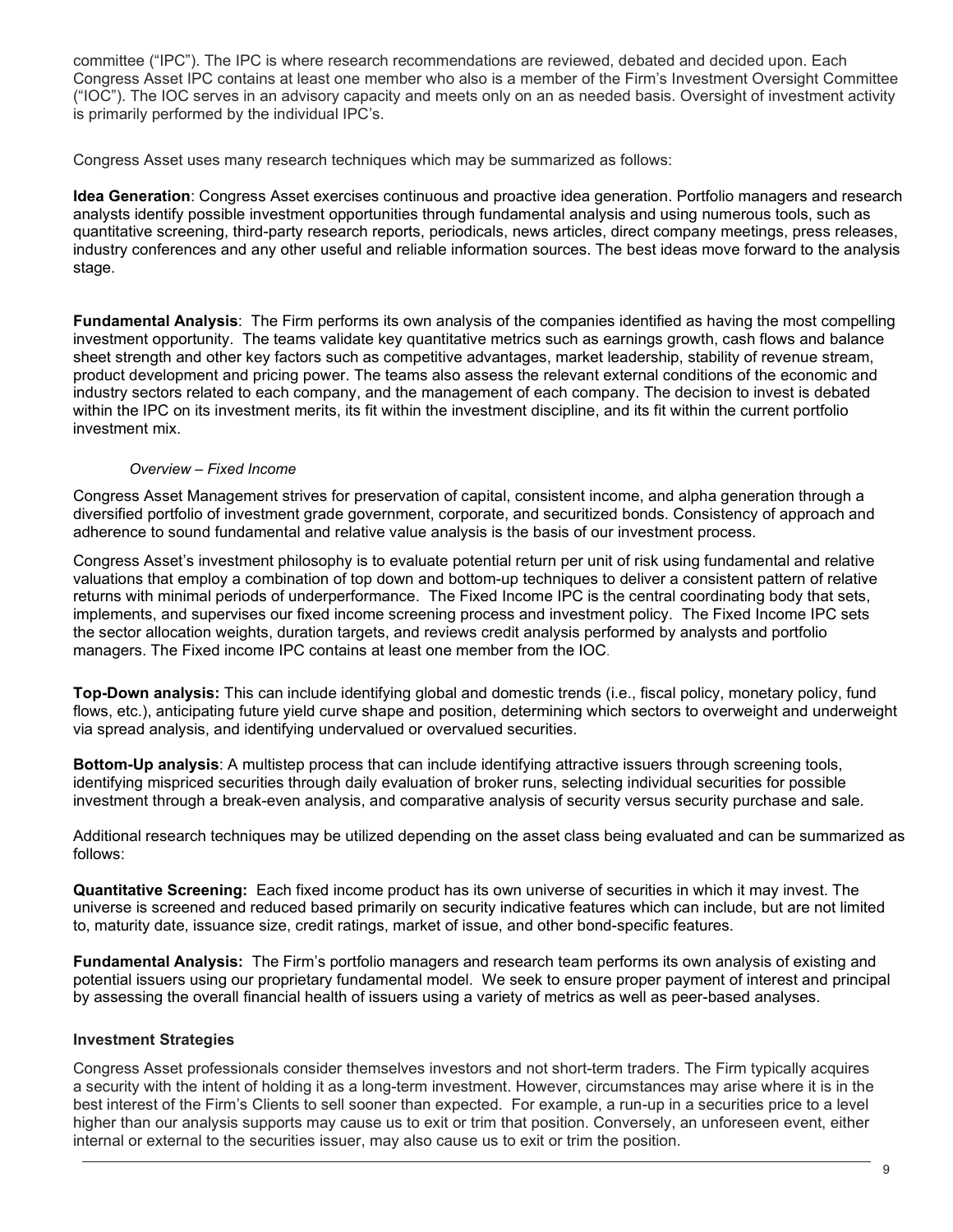Congress Asset employs various investment strategies based on the objectives and risk appetite of its Clients. Client portfolios with similar investment strategies and guidelines are generally managed similarly. Long-term (securities held for at least one year), short term (securities sold within one year), trading (securities sold within thirty days) and option strategies, including option writing, may all be used if permitted by the applicable Client's investment guidelines. The Firm may also borrow securities in connection with short sales, borrow money to invest in additional portfolio securities or engage in transactions in futures contracts for some Clients. Congress Asset may also provide asset allocation services to certain Clients, on either a discretionary or non-discretionary basis, with periodic rebalancing.

In employing investment strategies, Congress Asset may use certain strategies in an attempt to "hedge" or "neutralize" various risks associated with positions in a Client's portfolio. The instruments used to engage in these hedging strategies may include derivative instruments, such as options, warrants, interest rate swaps, interest rate caps and other derivative securities. The Firm's attempts to partially or fully hedge a portfolio may not be successful and may cause the portfolio to incur a loss.

Upon request and after discussion and agreement with the Client, the Firm will incorporate environmental, social and governance ("ESG") factors into its fundamental analysis to help identify risks and opportunities and to the extent that they are material to investment performance. The ESG process includes a focus on governance and the use of Sustainalytics. In addition, the Firm will also employ certain socially conscious screens upon specific request and direction from our Clients.

### *Risk of Loss*

Securities investments are not guaranteed, and you may lose money on your investments. Each investment style or strategy will carry with it different levels of risk. Our investment styles and strategies can be matched with each Client's unique combination of desired returns, investment objectives, cash flow needs, and personal risk tolerance to determine the most suitable investments.

All investments in securities involve risk. It is possible that a Client's investment objectives will not be achieved or that a Client will lose all or a portion of their investments. The risks all investors face include the following:

**Market Risk:** All securities investments are subject to changes in the marketplace. At times, movements in the market can be significant, which will cause the value of an investor's account to change. For example, in 2008 the markets experienced significant broad-based decreases, due in part to a widespread credit crisis and significantly negatively impacted investors' portfolios.

**Investment Selection Risk:** Congress Asset's analysis of an investment may be incorrect and may result in selections of investments that suffer losses or underperformance relative to other investments.

**Credit Risk:** The issuer of a fixed-income security could default on its obligation to pay principal and/or interest or its credit rating could be downgraded, resulting in loss of part or all such security or result in such security becoming illiquid for some period of time.

**Liquidity Risk:** Market dynamics can change over time, which may reduce the availability of certain securities for purchase or sale. Such a lack of liquidity may impact the marketability of a security, meaning that it may not be purchased or sold without negatively impacting its price.

**Interest Rate Risk:** As interest rates rise, the value of fixed-income securities is likely to decrease. Securities with longer durations tend to be more sensitive to changes in interest rates and are usually more volatile than securities with shorter durations. In a rising interest rate environment, a Client's fixed income portfolio may lose value.

**Investment Model Allocation Risk:** As markets move, our investment allocation assumptions and decisions regarding cash balances may be incorrect and may result in underperformance relative to other investments.

**Client Imposed Investment Restrictions Risk**: Clients who place restrictions on Congress Asset from investing in certain industries or specific companies for social, religious, statutory or other reasons, may result in Congress Asset forgoing investment opportunities which are in the best economic interest of the Client. Such restrictions may result in performance less favorable than other Client accounts managed by the Firm without such restrictions. Further, Clients may impose proxy voting requirements which may cause Congress Asset to vote in a manner not in the best economic interest of its Clients.

**Risks for all forms of analysis:** While we are alert to indications that data may be incorrect, there is always a risk that our analysis may be compromised by inaccurate or misleading information. Information that the Firm gathers, and in-part depends upon to be accurate and unbiased includes, but is not limited to: corporate annual reports, filings with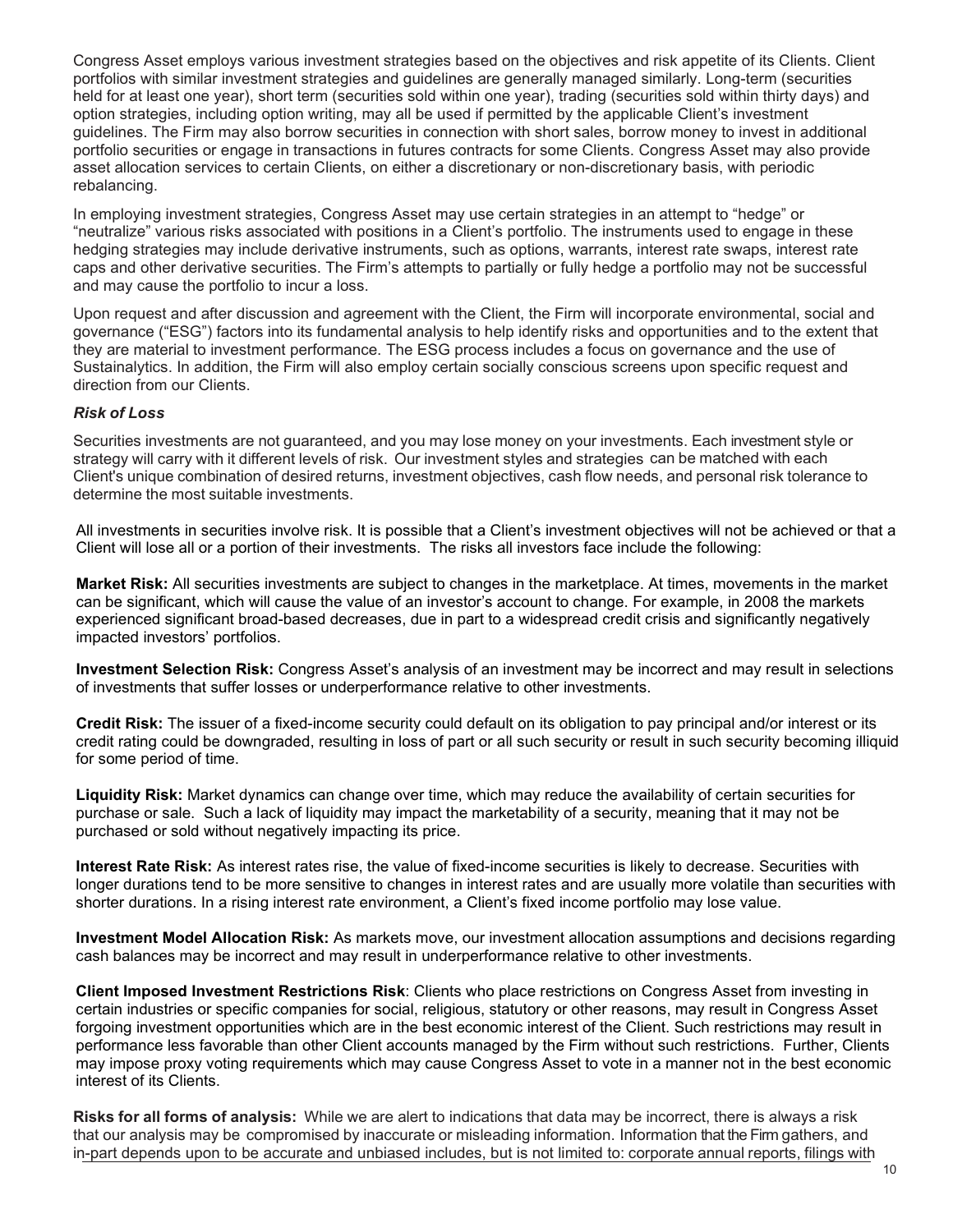the Securities and Exchange Commission (SEC), company press releases, research material reported by others, financial newspapers and magazines, corporate ratings/analytical services, government reports, etc.

**Cybersecurity Breaches:** Cybersecurity is a generic term used to describe the technology, processes, and practices designed to protect networks, systems, computers, programs, and data from cyber-attacks and hacking by other computer users, and to avoid the resulting damage and disruption of hardware and software systems, loss or corruption of data, and/or misappropriation of confidential information. In general, cyber-attacks are deliberate, but unintentional events may have similar effects. Cyber-attacks may cause losses to a Client Account by interfering with, impeding or sabotaging trading. Congress Asset and Client Accounts may also incur substantial costs as the result of a cybersecurity breach, including those associated with forensic analysis of the origin and scope of the breach, increased and upgraded cybersecurity, identity theft, unauthorized use of proprietary information, litigation, adverse investor reaction, the dissemination of confidential and proprietary information and reputational damage. Any such breach could expose Congress Asset and Client Accounts to civil liability as well as regulatory inquiry and/or action. Fund investors and Managed Account clients could be exposed to additional losses as a result of unauthorized use of their personal information. While Congress Asset has established business continuity plans and systems reasonably designed to prevent cyber-attacks, there are inherent limitations in such plans and systems, including the possibility that certain risks have not been identified. Similar types of cybersecurity risks also are present for issuers of securities in which a Client Account invests, which could result in material adverse consequences for such issuers, and may cause an investment in such securities to lose value.

**Privacy, Data Protection and Information Security Compliance Risk:** Compliance with current and future privacy, data protection and information security laws could significantly impact current and planned privacy and information security related practices, the collection, use, sharing, retention, destruction and safeguarding of personal data and some of a Client Account's current and planned business activities and as such could increase costs for a Client Account and/or its investing securities. Failure to comply with such laws and regulations could result in fines, sanctions or other penalties, which could materially and adversely affect the results of operations of a Client Account, and/or its investing securities and overall business, as well as have an impact on reputation.

**Limitations of Disclosure:** The foregoing list of risks does not purport to be a complete enumeration or explanation of the risks involved in the Firm's strategies. As the strategies develop and change over time, clients and investors may be subject to additional and different risk factors. No assurance can be made that profits will be achieved or that substantial losses will not be incurred

## **Item 9 Disciplinary Information**

Congress Asset is required to disclose any legal or disciplinary events that are material to a Client's or prospective Client's evaluation of our advisory business or the integrity of our management.

The Firm and the management personnel have no reportable disciplinary events to disclose.

## **Item 10 Other Financial Industry Activities and Affiliations**

#### *General*

Congress Asset is not affiliated with any broker dealer, custodian, or non-advisory service provider which performs services to the Firm, its affiliates, or its Clients. In addition, Congress Asset does not engage in financial industry activities except for the advisory services performed and disclosed in this Brochure.

The Firm is affiliated with, but independent from, Congress Wealth, which is an investment adviser registered with the SEC (CRD No.310873; SEC No. 801-119667), whose clients we provide similar services to. Nonetheless, we believe our processes ensure we act in the best interest of our Clients, and that our relationship with our affiliate does not disadvantage our Clients.

To address these potential conflicts, certain Senior management members of Congress Asset and Congress Wealth, including their respective chief compliance officers maintain frequent and open communication, which facilitates identification, analysis, and remediation of real and perceived conflicts.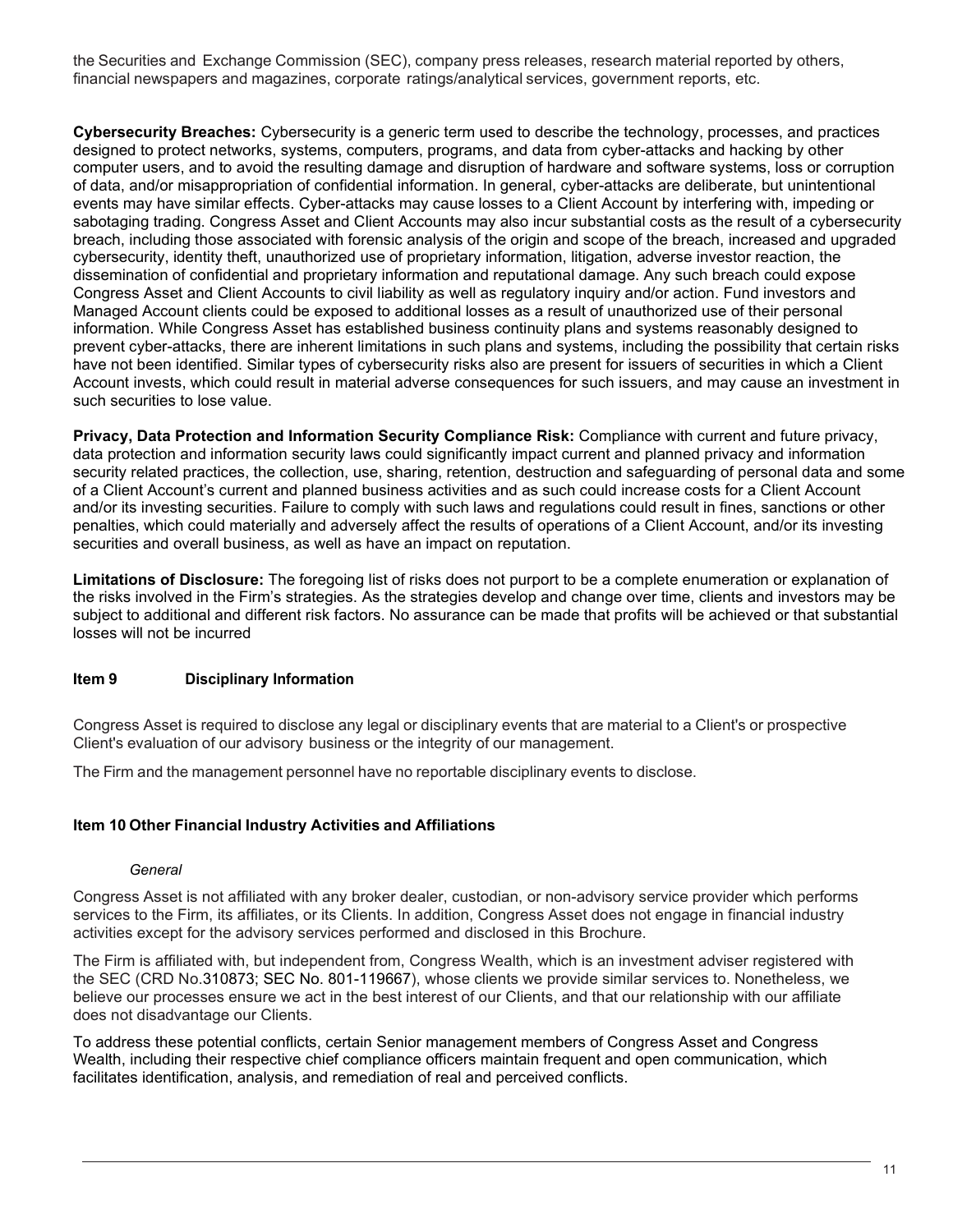### *Relationship with Congress Wealth*

Congress Wealth may recommend Congress Asset to its clients as an investment manager for those strategies disclosed in this Brochure. Congress Wealth clients may enter into either a separate IMA with Congress Asset (a 'dual contract' arrangement), for which Congress Wealth retains discretion to increase or decrease assets managed by Congress Asset or, a 'single contract' agreement where Congress Asset manages Congress Wealth client assets pursuant to a sub-advisory agreement between Congress Wealth and Congress Asset.

Certain senior officers of Congress Wealth are also associated with Congress Asset. Paul A. Lonergan, President of Congress Wealth also serves on the Management Committee of Congress Asset as a non-voting member.

Certain senior officers of Congress Asset are also associated with Congress Wealth. Daniel Lagan, Chief Executive Officer and Chief Investment Officer of Congress Asset and Christopher Lagan, Managing Director and Chief Operating Officer of Congress Asset are members of Congress Wealth's Board.

### *Relationship with Unaffiliated Broker-Dealer*

Congress utilizes Quasar Distributors LLC, an unaffiliated broker-dealer and a subsidiary of Foreside Financial Group, LLC ("Quasar"), as the principal underwriter to the Congress Funds. Some employees of Congress Asset are separately licensed as registered representatives of Quasar and, in their separate capacity as distributors, can affect securities transactions to purchase or sell the Congress Funds.

## *Congress Funds*

Congress Asset is the investment adviser to the Congress Funds, registered mutual funds trusteed at US Bancorp and distributed by Quasar. From time to time, Congress Asset and/or its affiliates may recommend that clients buy or sell shares of the Congress Funds. In cases where Congress Asset recommends its Clients invest through the Congress Funds, the Firm will waive its advisory fee on the assets invested in the Congress Funds. The Congress Funds' Prospectus and Statement of Additional Information are available on-line at: [www.congressasset.com/funds.](http://www.congressasset.com/funds)

# **Item 11 Code of Ethics, Participation or Interest in Client Transactions and Personal Trading**

Congress Asset has adopted a "Code of Ethics", pursuant to Rule 204A-1 of the Advisers Act. The Code of Ethics sets forth high ethical standards of business conduct, including compliance with applicable federal securities laws.

Congress Asset's personnel owe duties of loyalty, fairness and good faith towards its Clients, and have an obligation to adhere not only to the specific provisions of the Code of Ethics but to the general principles that guide the Code of Ethics.

The Firm's Code of Ethics includes policies and procedures for the review of quarterly securities transactions reports as well as initial and annual securities holdings reports that must be submitted by each of the Firm's Access Persons as defined in the Code of Ethics. Among other things, our Code of Ethics also requires the prior approval of any acquisition of securities in a limited offering (e.g., private placement) or an initial public offering. Our code also provides for oversight, enforcement and recordkeeping provisions.

Congress Asset's Code of Ethics further includes the Firm's policy prohibiting the use of material non-public information. While the Firm does not believe that we have any particular access to non-public information, all employees are reminded that such information may not be used in a personal or professional capacity.

Congress Asset may recommend that Clients buy or sell securities or investment products in which Congress Asset, its officers and its employees have a financial interest. Conversely, officers and employees may buy and sell for themselves securities which Clients hold. To safeguard against conflicts with the Firm's Clients, each employee and his or her immediate family members, as well as designated interns and contractors, are required to pre-clear all 'reportable securities' trades, as defined in the Code of Ethics, for his or her own account. Certain pre-clearance requests are reviewed by investment professionals as designated by the Chief Compliance Officer to ensure trading by officers and employees for their personal accounts is not prior to or contemporaneous with transactions effected by the Firm on behalf of its Clients.

The Firm's Code of Ethics also requires each employee to disclose each outside business activity they may have and to pre-clear with the Firm's management and its Chief Compliance Officer each prospective outside business activity.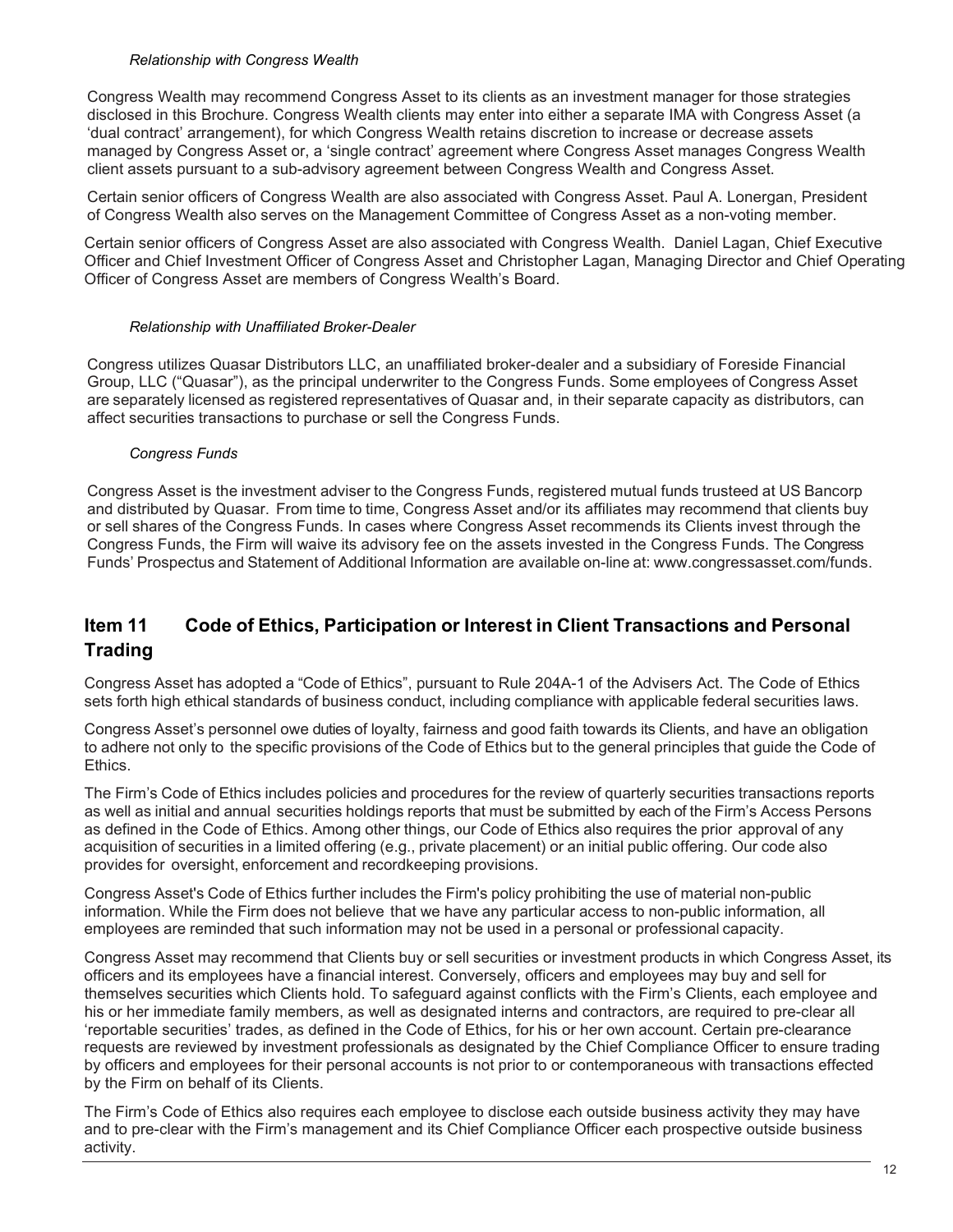A copy of our Code of Ethics is available to our advisory Clients and prospective clients. You may request a copy by email sent to [info@congressasset.com,](mailto:%20info@congressasset.com,) or by calling us at 617-737-1566.

## **Item 12 Brokerage Practices**

### *General*

The Firm has the responsibility to effect orders correctly, promptly and in the best interests of its Clients. Congress Asset has the duty to treat all its Clients fairly, endeavoring that, over time, no Client is advantaged or disadvantaged compared to other Clients. In the event a trade error occurs in the handling of any Client transactions due to the Firm's actions, or inaction, or actions of others, Congress Asset will seek to identify and correct any errors as promptly as possible without disadvantaging the Client or benefiting the Firm.

Congress Asset recognizes that brokerage commissions are the property of the Clients, and as such, are to be allocated to broker-dealers in a manner that serves the interests of its Clients. It also recognizes an ongoing duty to seek to obtain best execution. While the Firm endeavors to obtain the best combination of price and execution for its Clients, "best execution" does not necessarily mean it will pay the lowest commission or spread.

The Firm also seeks competitively priced brokerage services where the broker-dealer can provide value-added, company-specific, and thematic industry research, including meetings with management and conferences. Additional factors in selecting a broker-dealer include, but are not limited to: quality of investment research; liquidity of the market in a security; financial stability of the broker-dealer; promptness of execution; the broker's ability to handle a desired block; and efficiency in clearing and settling trades.

### *Research and Soft Dollars*

Congress Asset may use brokers who provide useful research and securities transaction services even though a lower commission may be charged by a broker who offers no research services and minimal securities transaction assistance. Some research services may be useful in servicing all our Clients while some research may be useful for only certain Client accounts.

Congress Assets investment professionals periodically review the quality of research provided by brokers. The review is coordinated by the Director of Research and results in a 'research vote' which is presented to the Firm's Best Execution Committee for review. Consideration for retaining or replacing brokers occurs at this meeting.

Consistent with obtaining best execution for Clients, Congress Asset may direct brokerage transactions for Clients' portfolios to brokers who provide third-party research and execution services to Congress Asset and, indirectly, to Congress Asset's Clients. These services, which are eligible pursuant to Section 28(e) of the Securities Exchange Act of 1934, as amended ("Section 28(e)") are designed to augment the Firm's internal research and investment strategy capabilities. The Firm believes that the acquisition of such research through soft dollars is in the long-term benefit to all its Clients.

Congress Asset recognizes that when using Client brokerage commissions to obtain research or brokerage services, it receives a benefit to the extent that Congress Asset does not have to produce such products internally or compensate third parties with its own money for the delivery of such services. Therefore, such use of Client brokerage commissions results in a conflict of interest, because Congress Asset has an incentive to direct Client brokerage to those brokers who provide research and services, even if such brokers do not offer the best price or commission rates for our Clients. Further, broker-dealers selected may be paid commissions for effecting transactions for our Clients that exceed the amounts other broker-dealers would have charged for effecting the same transactions. However, Congress Asset endeavors to determine in good faith that such amounts are reasonable in relation to the value of the brokerage and/or research services provided by those broker-dealers.

Certain items obtainable with soft dollars may not be used exclusively for either execution or research services. In such cases, the cost of such "mixed-use" products or services will be fairly allocated and Congress Asset makes a good faith effort to determine the percentage of such products or services which may be considered as investment research. The portions of the costs attributable to non-research usage of such products or services are paid by the Firm to the broker-dealer in accordance with the provisions of Section 28(e).

Congress Asset uses products and services including investment recommendations, investment research, and financial publications providing corporate financial data, financial statistical data, economic data and forecasts, and systems for arranging and assimilating data.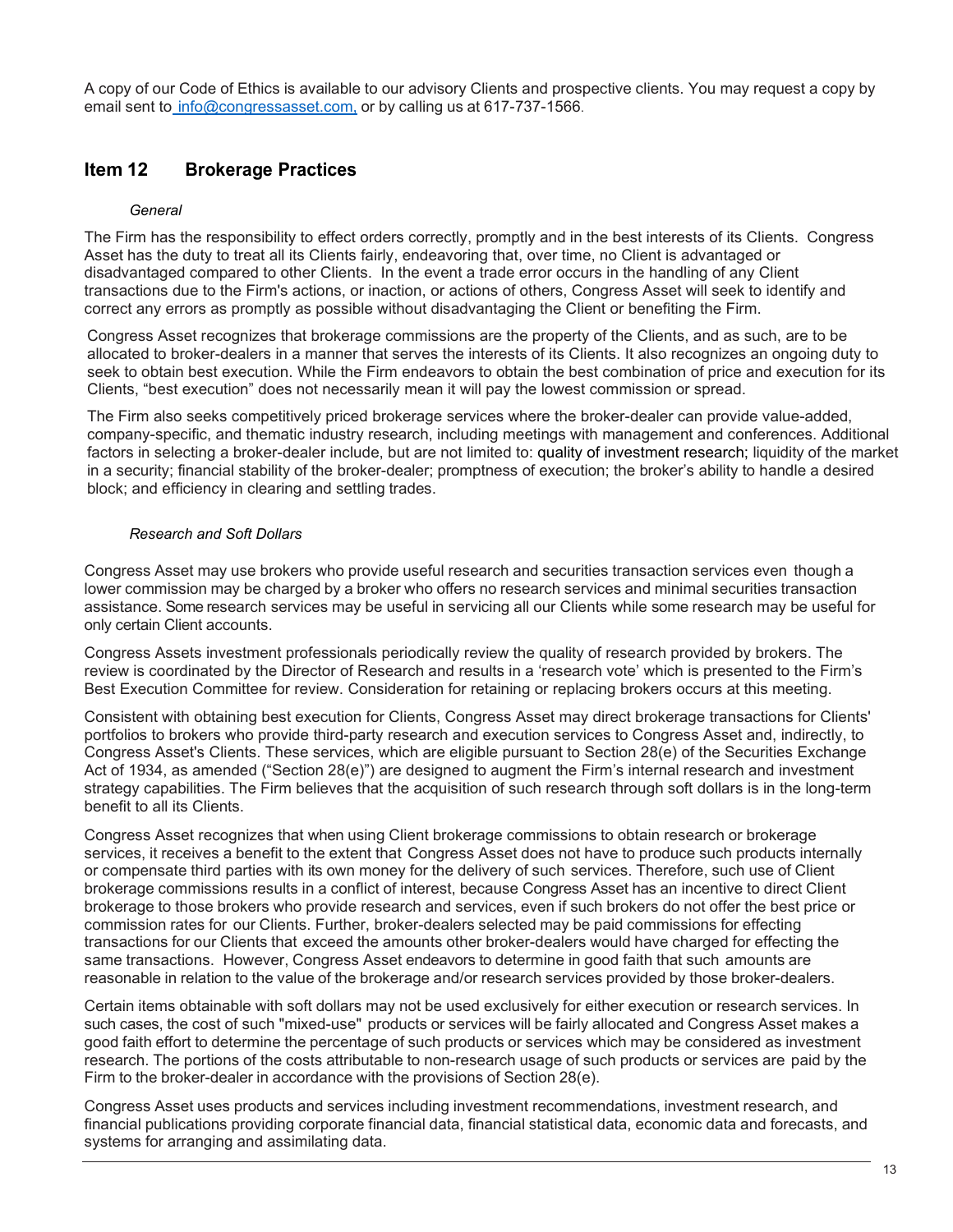Congress Asset's Best Execution Committee conducts periodic soft-dollar reviews, analyzing price and commissions offered by the various brokers used and volume of Client commissions directed to each broker. Moreover, we perform a qualitative ranking of all brokers used by polling our trading staff, research analysts, and portfolio managers.

#### *Order Allocation and Trade Aggregation*

When decisions are made to buy or sell the same security simultaneously for a number of accounts, Congress Asset may aggregate the purchase or sale into a single trade order (a "bundled" trade) if it deems this to be appropriate and in the best interests of the accounts involved. Bundle trading may allow us to execute trades in a timely, and equitable manner, at the same average share price or spread for each Client account. Congress Asset will typically aggregate trades among Clients whose accounts can be traded at a given broker.

Congress Asset's policy prohibits any allocation of trades in a manner that favors one type of Client account over another. In addition to executing bundled trades, as described above, Congress Asset will also rotate the trading order of its discretionary and directed groupings, in cases where a portfolio model change is required. A model change in a given investment strategy impacts all Clients in that investment strategy. When a model change is executed the Firm will rotate the order among Client groupings to ensure overall best execution and equitable trading among all Clients over time.

Generally, Model Portfolio Clients are excluded from the trade rotation and are communicated changes to a model portfolio following completion of the rotation. Certain Model Portfolio Clients may be allowed to participate in the rotation process, provided such Client's trading desks can provide requisite levels of transparency, execution speed and reporting capability.

### *Directed Brokerage*

Clients may direct Congress to trade through a particular broker or dealer. In addition, wrap-fee arrangements generally require Congress Asset to direct all brokerage transactions to the sponsoring broker-dealer. In both such cases, Congress Asset may not be able to negotiate commission rates or spreads and may pay higher commissions, greater spreads, or receive less favorable net prices than other Clients who delegate broker-dealer selection to Congress Asset.

#### *Brokerage for Client Referrals*

Brokers that the Firm selects to execute transactions may from time to time may refer Clients to the Firm. Congress Asset, in recognizing this potential conflict, will not make commitments to any broker or dealer to compensate that broker or dealer through brokerage or dealer transactions for Client referrals.

## **Item 13 Review of Accounts**

#### *General*

Congress Asset portfolio managers continually review Client accounts to ensure they are managed to meet the Clients goals, risk tolerances, liquidity needs and other stated objectives and constraints. Clients and/or their appointed agents are provided quarterly portfolio account appraisals for their review and comparison to other statements they may receive from broker dealers, custodians, trust companies, etc.

#### *Review of Separately Managed Accounts ("SMA")*

Underlying securities of each Client SMA are continually monitored. Generally, formal account reviews are held semiannually by the Account Review Committee. Additional account reviews may be held due to market events, disruptions or trends. Client accounts are reviewed in the context of Congress Asset's model portfolios, approved lists, cash holding and each Client's stated investment objectives and guidelines.

Account Review Committee meetings are attended by Client portfolio managers, members of the IPC and compliance.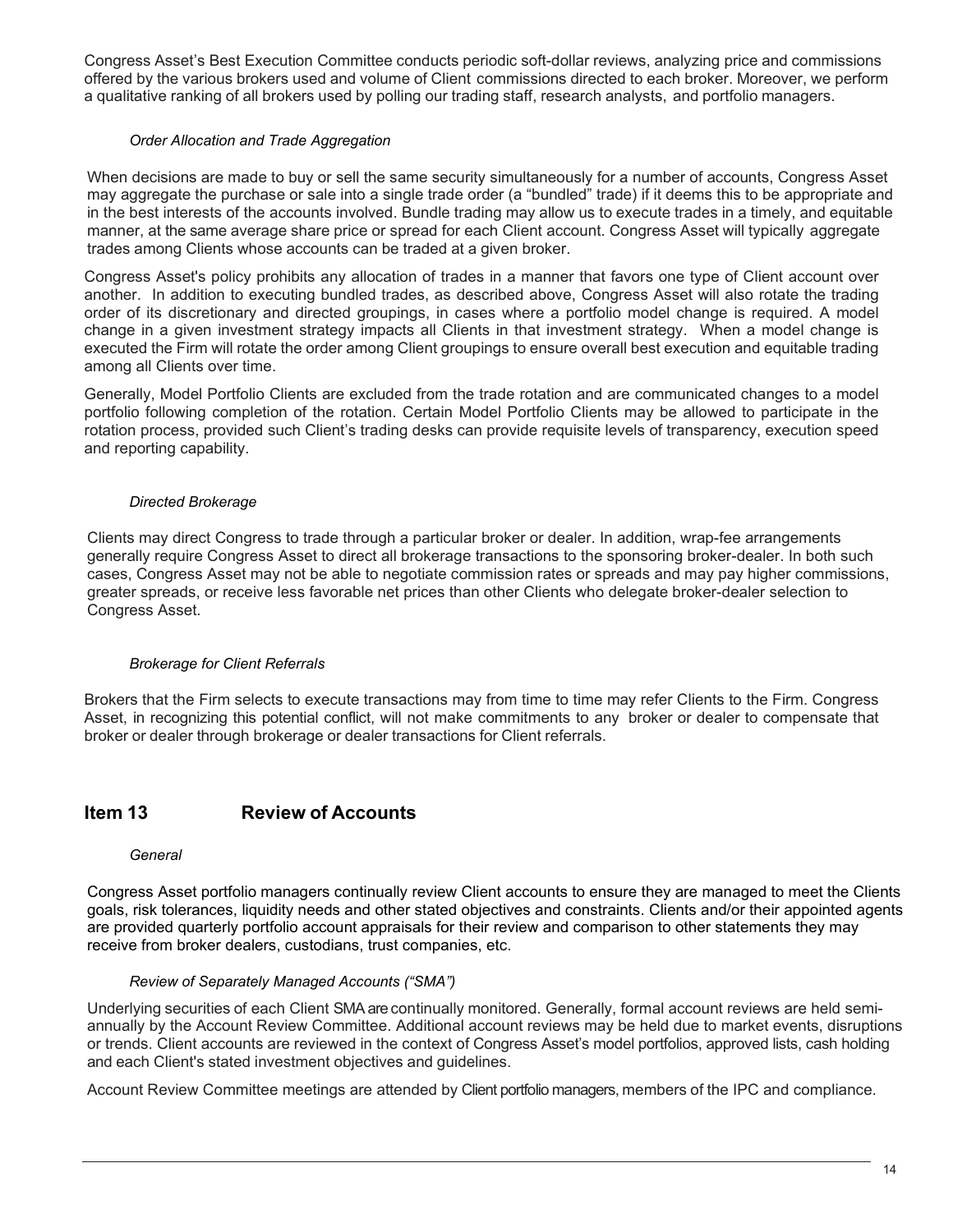#### *Review of Wrap and UMA Accounts*

Underlying securities in SMA and UMA Wrap Accounts are continually monitored. Formal account reviews are held, generally, semi-annually by the Wrap Account Review Committee. Additional account reviews may be held due to market events, disruptions or trends. Client accounts are reviewed in the context of Congress Asset's model portfolios, approved lists, cash holding and each Client's stated investment objectives and guidelines. Service levels of Wrap Account sponsors and trading platforms are also reviewed.

Wrap Account Review Committee meetings are attended by Wrap Client portfolio managers, a member of the IOC, Operations and compliance.

## *Review of Mutual Funds*

Congress Asset continually reviews and monitors each mutual fund for which it is the advisor or sub-advisor, in accordance with the 1940 Act, the policies and procedures adopted by each mutual fund's board of directors/trustees and investment objectives set forth in each mutual fund's Prospectus. The Firm reviews each fund with its board as well as the business of the Firm annually, as required under Section 15c of the Investment Company Act.

### *Review of Collective Investment Trusts*

Congress Asset also continually reviews and monitors each CIT for which it is the advisor or sub-advisor in accordance with the applicable regulations and policies and procedures of the CIT's Trustee and the Firm's.

## **Item 14 Client Referrals and Other Compensation**

### *General*

Congress Asset may from time to time pay referral fees to independent persons or firms ("Solicitors") for introducing Clients to us. In such cases, this practice will be disclosed in writing to the client and shall comply with other applicable requirements contained in Rule 206(4)-3 of the SEC's Investment Advisers Act of 1940.

As a matter of Firm practice, the advisory fees paid to us by Clients referred by Solicitors would not increase.

## *Other Compensation*

Congress Asset is advisor to the Congress Funds and compensates certain broker-dealers for sale of the Congress Funds to Clients who purchase the retail classes of the Congress Funds' shares.

A component of certain employees' compensation is based on a percentage of revenue from new and existing clients.

# **Item 15 Custody**

Although Congress does not hold assets of its Clients, it may be deemed to have custody of certain Clients' assets pursuant to the SEC's Custody Rule, Rule 206(4)‐2 under the Advisers Act. Client assets are held at qualified custodian(s) of the Client's choosing, who shall provide custody account statements directly to each Client, at least quarterly. Congress urges you, as the Client, to carefully review your account statements from your custodian(s) and compare them carefully with the account statements and related reporting that Congress provides to you. Our reports may vary from custodial statements based on accounting procedures, reporting dates, or valuation methodologies of certain securities.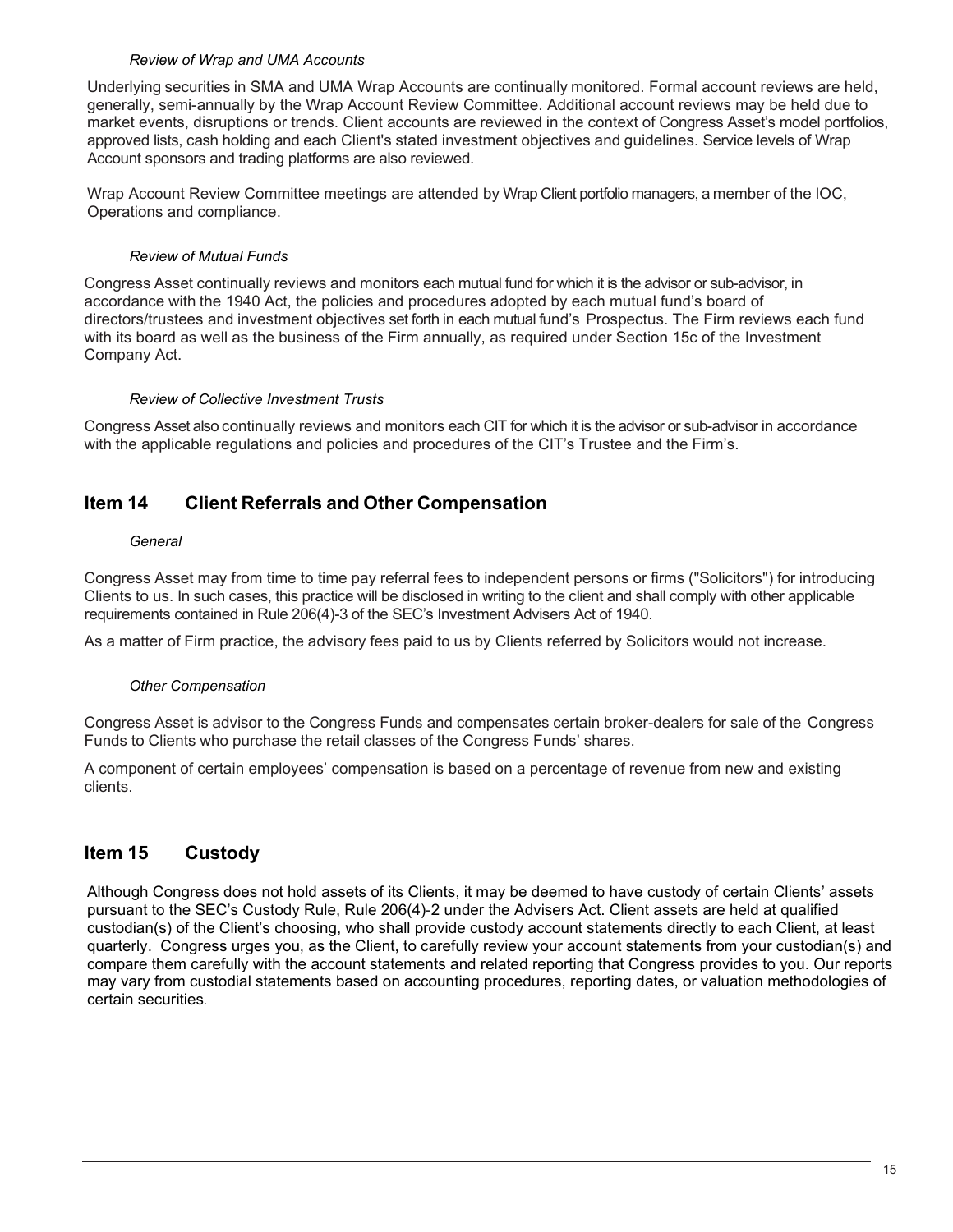## **Item 16 Investment Discretion**

Clients may hire Congress Asset to provide discretionary asset management services, in which case we place trades in a Client's account without contacting the Client prior to each trade to obtain the Client's permission. Our discretionary authority includes the ability to determine the security to buy or sell, and/or determine the amount of the security to buy or sell.

Clients give us discretionary authority when they sign an IMA with the Firm. Within the IMA or by separate written instructions, Clients may limit discretionary investment authority and/or place upon the Firm reasonable investment restrictions. Clients may also change or amend such limitations by once again providing us with written instructions.

# **Item 17 Voting Client Securities**

Congress Asset will vote proxies for Client accounts when such authority is granted, and the Client's custodian can provide an electronic feed of the Client's proxy information to the Firm's proxy voting service provider. Any Client may choose to vote proxies on their own account.

Congress Asset will vote proxies in the best economic interests of its Clients and in accordance with our established policies and procedures. In the case of ERISA Clients, Congress Asset accepts its fiduciary responsibility to vote proxies in the best interest of plan participants and their beneficiaries.

Congress Asset will retain all proxy voting books and records for the requisite period of time, including a copy of each proxy statement received, a record of each vote cast, a copy of any document created by us that was material to making a decision how to vote proxies, and a copy of each written Client request for information on how the adviser voted proxies. Congress Asset also uses a third-party research firm to assist in the decision-making process for proxy voting.

With respect to ERISA accounts, we will vote proxies unless the plan documents specifically reserve the plan sponsor's right to vote proxies.

Clients may instruct us to vote proxies according to particular criteria (for example, to always vote with management, or to vote for or against a proposal to allow a so-called "poison pill" defense against a possible takeover). These requests must be made to Congress Asset in writing. Clients may also instruct us on how to cast their vote in a particular proxy contest by email to [info@congressasset.com,](mailto:info@congressasset.com,) or in writing to Congress Asset, 2 Seaport Lane, 5th Floor, Boston, MA 02210.[Under review]

Clients and prospective Clients should be aware that Congress Asset Management typically follows the recommendation of the AFL-CIO when voting proxies for Taft-Hartley Clients, while at the same time is actively soliciting new business from the Taft-Hartley market. Voting to such recommendations may at times be different from how we vote our other Clients' proxies and in opposition to the interests of such other Clients.

From time-to-time conflicts may arise with regard to how Congress Asset should vote or abstain a particular proxy vote. Generally, in such cases the Chair of the Congress Asset Proxy Committee and the Chief Compliance Officer will be notified. If a true conflict is identified, a meeting of the Proxy Committee will be called to order to review the conflict and determine how the proxy will be voted.

We will neither advise nor act on behalf of the Client in legal proceedings involving companies whose securities are held in the Client's account(s), including, but not limited to, the filing of "Proofs of Claim" in class action settlements. If desired, Clients may direct us to transmit copies of class action notices to the Client or a third party. Upon such direction, we will make commercially reasonable efforts to forward such notices in a timely manner.

Clients may obtain a copy of our complete proxy voting policies and procedures by contacting Congress Asset by telephone at 617-737-1566, by email to [info@congressasset.com,](mailto:operations@congressasset.com,) or in writing to Congress Asset 2 Seaport Lane, 5th Floor, Boston, MA 02210. Clients may request, in writing, information on how proxies for his/her shares were voted.